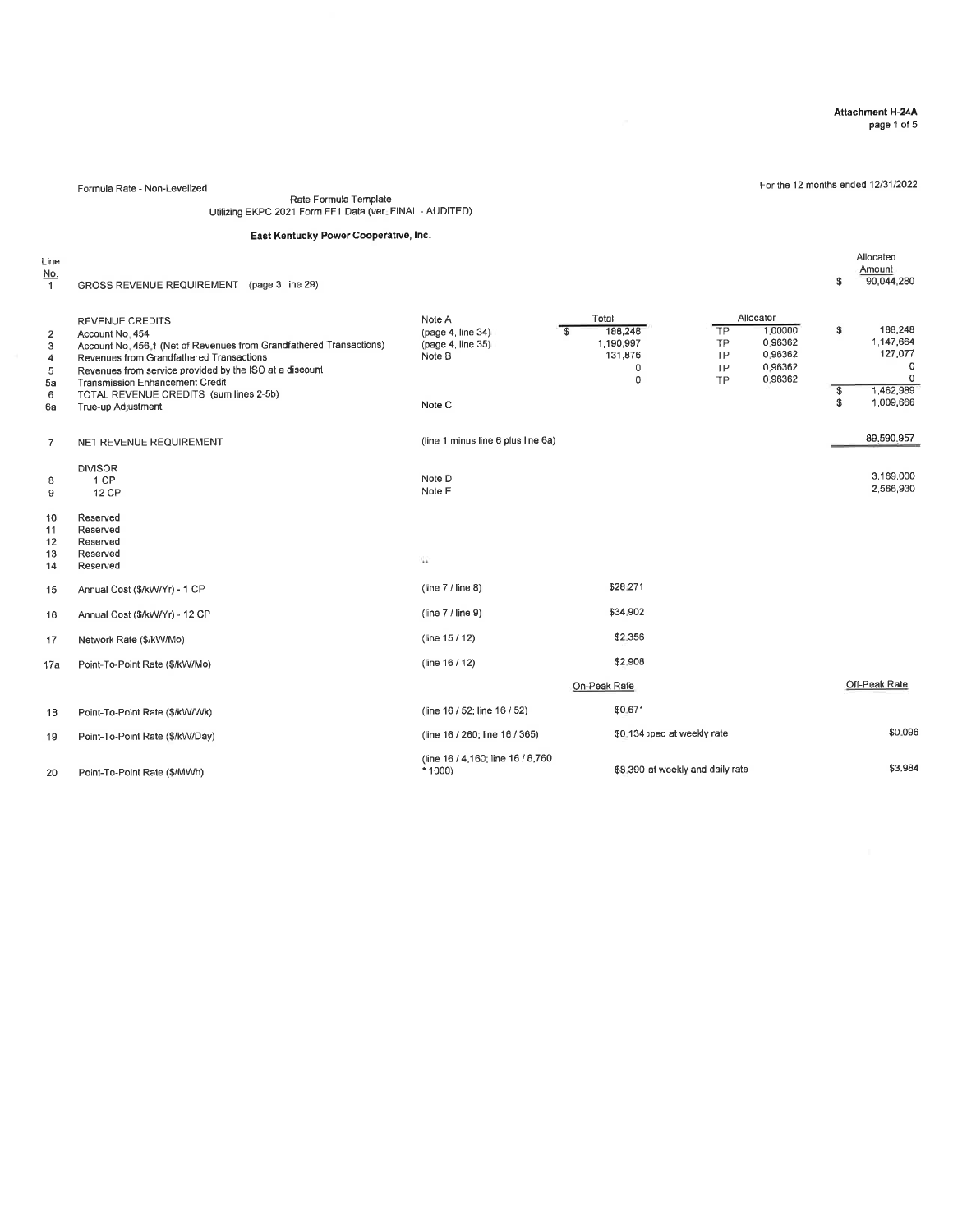# For the 12 months ended '1213112022 Formula Rate - Non-Levelized Rate Formula Template Utilizing EKPC 2021 Form FF1 Data (ver. FINAL - AUDITED)

### East Kentucky Power Cooperative, Inc.

| Line<br><u>No.</u>                                 | (1)<br><b>RATE BASE</b>                                                                                                                                                                                                            | (2)<br>Form No. 1<br>Page, Line, Col.                                                                           | (3)<br>Company Total                                                                                   | (4)<br>Allocator                                                                                                  | (5)<br>Transmission<br>(Col. 3 times Col. 4)                                                        |
|----------------------------------------------------|------------------------------------------------------------------------------------------------------------------------------------------------------------------------------------------------------------------------------------|-----------------------------------------------------------------------------------------------------------------|--------------------------------------------------------------------------------------------------------|-------------------------------------------------------------------------------------------------------------------|-----------------------------------------------------------------------------------------------------|
| $\mathbf{1}$<br>$\overline{2}$<br>3<br>4<br>5<br>6 | <b>GROSS PLANT IN SERVICE</b><br>Production<br>Transmission<br>Distribution<br>General & Intangible<br>Common<br>TOTAL GROSS PLANT (sum lines 1-5)                                                                                 | 204.46.a<br>206.58.a<br>206.75.g<br>204.5.g & 206.90.g                                                          | 3,392,706,596<br>s.<br>758,728,467<br>277,060,773<br>124,749,537<br>$\Omega$<br>4,553,245,373<br>S.    | <b>NA</b><br><b>TP</b><br>0.96362<br><b>NA</b><br>W/S<br>0.16081<br>CE<br>0.00000<br>$GP =$<br>16.498%            | 731.122.994<br>\$<br>20,060,884<br>$\Omega$<br>751,183,878<br>$\mathbf{s}$                          |
| $\overline{7}$<br>8<br>9<br>10<br>11<br>12         | ACCUMULATED DEPRECIATION<br>Production<br>Transmission<br>Distribution<br>General & Intangible<br>Common<br>TOTAL ACCUM. DEPRECIATION (sum lines 7-11)                                                                             | 219.20-24.c<br>219.25.c<br>219.26 <sub>.c</sub><br>219.28.c                                                     | 1,296,394,000<br>S.<br>199,243,857<br>98,712,027<br>72,568,772<br>$^{\circ}$<br>1,666,918,657<br>\$    | NA<br><b>TP</b><br>0.96362<br><b>NA</b><br>W/S<br>0.16081<br>CE<br>0.00000                                        | \$<br>191,994,596<br>11,669,732<br>$\Omega$<br>203.664.328<br>\$                                    |
| 13<br>14<br>15<br>16<br>17<br>18                   | NET PLANT IN SERVICE<br>Production<br>Transmission<br>Distribution<br>General & Intangible<br>Common<br>TOTAL NET PLANT (sum lines 13-17)                                                                                          | $(line 1 - line 7)$<br>$(line 2 - line 8)$<br>$(line 3 - line 9)$<br>(line $4 -$ line 10)<br>(line 5 - line 11) | 2.096.312,596<br>s.<br>559,484,610<br>178,348,746<br>52,180,765<br>$\Omega$<br>2,886,326,716<br>£.     | $NP =$<br>18.969%                                                                                                 | 539,128,398<br>\$<br>8,391,152<br>U.<br>547,519,550<br>$\overline{\mathbf{s}}$                      |
| 19<br>20<br>21<br>22<br>23<br>24                   | ADJUSTMENTS TO RATE BASE<br>Account No. 281 (enter negative)<br>Account No. 282 (enter negative)<br>Account No. 283 (enter negative)<br>Account No. 190<br>Account No. 255 (enter negative)<br>TOTAL ADJUSTMENTS (sum lines 19-23) | 272. Total 281.k<br>274. Total 282.k<br>276. Total 283.k<br>234. Total 190.c<br>266.Total.h                     | \$<br>$\overline{0}$<br>$\Omega$<br>$\Omega$<br>$\Omega$<br>$\overline{\mathbf{s}}$                    | <b>NA</b><br>zero<br><b>NP</b><br>0.18969<br><b>NP</b><br>0.18969<br>0.18969<br><b>NP</b><br><b>NP</b><br>0.18969 | \$<br>0<br>$\mathbf 0$<br>0<br>$\mathbf 0$<br>$\mathbf{s}$                                          |
| 25                                                 | LAND HELD FOR FUTURE USE                                                                                                                                                                                                           | 214. Total d, Note F                                                                                            | \$                                                                                                     | 1.00000                                                                                                           | \$<br>÷                                                                                             |
| 26<br>27<br>28<br>29<br>30                         | <b>WORKING CAPITAL</b><br>CWC<br>Materials & Supplies<br>Prepayments (Account 165)<br>TOTAL WORKING CAPITAL (sum lines 26 - 28)<br>RATE BASE (sum lines 18, 24, 25, & 29)                                                          | calculated, Note G<br>227.8.c<br>110.46.c, Note G                                                               | \$<br>9,994,987<br>31,765,805<br>7,704,875<br>$\overline{\mathbf{s}}$<br>49.465.667<br>\$2,935,792,383 | 0.90238<br><b>TE</b><br>GP<br>0.16498                                                                             | 5,421,365<br>28,664,838<br>1,271,132<br>35, 357, 335<br>$\mathbf{s}$<br>582,876,885<br>$\mathbf{s}$ |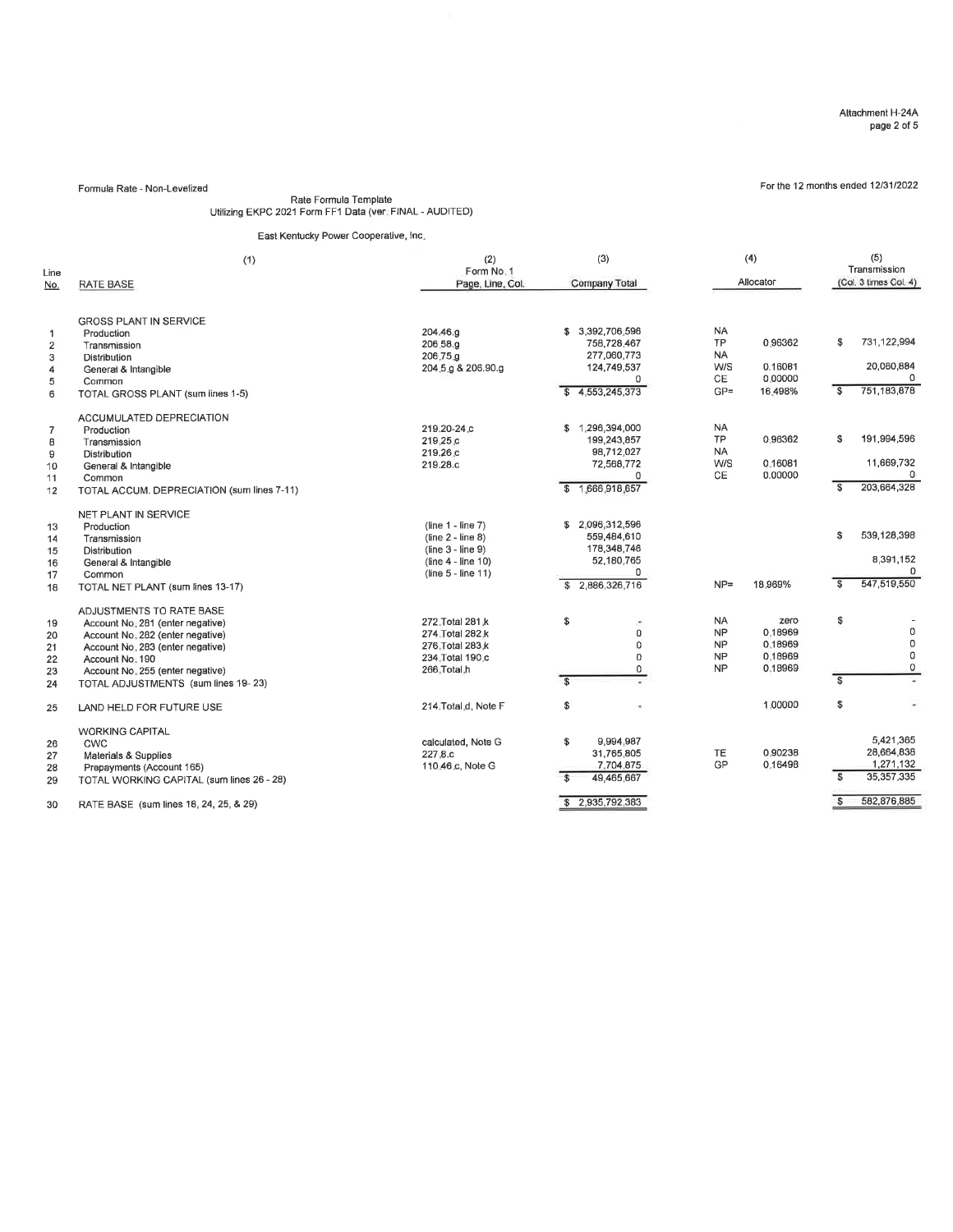For the 12 months ended 12/31/2022

Formula Rate - Non-Levelized

### Rate Formula Template Utilizing EKPC 2021 Form FF1 Data (ver. FINAL - AUDITED)

### East Kenlucky Power Cooperative, lnc.

| Line             | (1)                                                               | (2)<br>Form No. 1        |                         | (3)                      |           | (4)       |           |                         | (5)<br>Transmission   |  |  |
|------------------|-------------------------------------------------------------------|--------------------------|-------------------------|--------------------------|-----------|-----------|-----------|-------------------------|-----------------------|--|--|
| No.              |                                                                   | Page, Line, Col.         |                         | Company Total            |           |           | Aliocator |                         | (Col. 3 times Col. 4) |  |  |
|                  | <b>O&amp;M</b>                                                    |                          |                         |                          |           |           |           |                         |                       |  |  |
| $\overline{1}$   | Transmission                                                      | 321,100                  | \$                      | 62,512,517               | TE        |           | 0.90238   | \$                      | 56.410.067            |  |  |
| $\boldsymbol{2}$ | Less Account 565                                                  | 321 Acct 565             |                         | 21,976,522               | <b>TE</b> |           | 0.90238   |                         | 19,831,181            |  |  |
| 3                | A&G                                                               | 321.168                  |                         | 41,038,715               |           | W/S       | 0.16081   |                         | 6,599,406             |  |  |
| 4                | Less FERC Annual Fees                                             | N/A                      |                         | n                        |           | W/S       | 0.16081   |                         | $\Omega$              |  |  |
| 5                | Less Non-safety Advertising                                       | Note H                   |                         | 302,878                  |           | W/S       | 0.16081   |                         | 48,706                |  |  |
| 5a               | Less KPSC Regulatory Expenses                                     | Note H                   |                         | 1.579.374                |           |           |           |                         |                       |  |  |
| 5b               | Plus Transmission Related Regulatory Exp                          | Note H                   |                         | 267,439                  |           | TE.       | 0.90238   |                         | 241,332               |  |  |
| 5c               | Plus Prorated PJM Transition Expense                              | Note H                   |                         | 0                        |           |           |           |                         |                       |  |  |
| 6                | Common                                                            |                          |                         | 0                        |           | <b>CE</b> | 0.00000   |                         | 0                     |  |  |
| $\overline{7}$   | <b>Transmission Lease Payments</b>                                |                          |                         | $\Omega$                 |           |           | 1.00000   |                         | $\Omega$              |  |  |
| 8                | TOTAL O&M (sum lines 1, 2a, 3, 5a, 6, 7 less lines 1a, 2, 4, 5)   |                          |                         | 79,959,897               |           |           |           | S                       | 43,370,918            |  |  |
|                  | DEPRECIATION EXPENSE                                              |                          |                         |                          |           |           |           |                         |                       |  |  |
| 9                | Transmission                                                      | 336.7.f                  | \$                      | 16,785,260               |           | TP        | 0.96362   | \$                      | 16,174,548            |  |  |
| 10               | General and Intangible                                            | 336.9.f                  |                         | 3,265,446                |           | W/S       | 0.16081   |                         | 525,114               |  |  |
| 11               | Common                                                            | 336.10.f                 |                         | 0                        |           | <b>CE</b> | 0.00000   |                         | $\Omega$              |  |  |
| 12               | TOTAL DEPRECIATION (Sum lines 9 - 11)                             |                          | $\overline{\mathbf{s}}$ | 20,050,707               |           |           |           | £.                      | 16,699,662            |  |  |
|                  |                                                                   |                          |                         |                          |           |           |           |                         |                       |  |  |
|                  | TAXES OTHER THAN INCOME TAXES                                     |                          |                         |                          |           |           |           |                         |                       |  |  |
|                  | <b>LABOR RELATED</b>                                              |                          |                         |                          |           | W/S       | 0.16081   | \$                      |                       |  |  |
| 13               | Payroll                                                           | Note !                   | \$                      | $\overline{\phantom{a}}$ |           |           |           |                         | $\Omega$              |  |  |
| 14               | Highway and vehicle                                               | Note I                   |                         | $\Omega$                 |           | W/S       | 0.16081   |                         |                       |  |  |
| 15               | <b>PLANT RELATED</b>                                              |                          |                         |                          |           |           |           |                         | $\circ$               |  |  |
| 16               | Property                                                          | Note                     |                         | 0                        |           | GP        | 0.16498   |                         | $\mathbb O$           |  |  |
| 17               | <b>Gross Receipts</b>                                             |                          |                         | 0                        |           | <b>NA</b> | <b>NA</b> |                         | $\mathbf 0$           |  |  |
| 18               | Other                                                             |                          |                         | 0                        |           | GP        | 0.16498   |                         | 0                     |  |  |
| 19               | Payments in lieu of taxes                                         |                          |                         | $\Omega$                 |           | GP        | 0.16498   |                         |                       |  |  |
| 20               | TOTAL OTHER TAXES (sum lines 13 - 19)                             |                          | s                       |                          |           |           |           | $\overline{\mathbf{s}}$ |                       |  |  |
|                  |                                                                   |                          |                         |                          |           |           |           |                         |                       |  |  |
|                  | <b>INCOME TAXES</b>                                               | Note J                   |                         |                          |           |           |           |                         |                       |  |  |
| 21               | T=1 - $\{[(1 - S)T) * (1 - F]T\} / (1 - S)T * F]T * p$ =          |                          |                         | 0.000000%                |           |           |           |                         |                       |  |  |
| 22               | $CIT=(T/1-T)$ * (1-(WCLTD/R)) =                                   |                          |                         | 0.000000%                |           |           |           |                         |                       |  |  |
| 23               | $1/(1 - T) = (from line 21)$                                      |                          |                         | 0.0000                   |           |           |           |                         |                       |  |  |
| 24               | Amortized Investment Tax Credit                                   | 266.8 f (enter negative) |                         | $\mathbf 0$              |           |           |           |                         |                       |  |  |
| 25               | Income Tax Calculation (line 22 * line 28)                        |                          | \$                      |                          |           | <b>NA</b> |           | \$                      |                       |  |  |
| 26               | ITC adjustment (line 23 * line 24)                                |                          |                         | 0                        |           | <b>NP</b> | 0.18969   |                         | 0                     |  |  |
| 27               | <b>Total Income Taxes</b>                                         | (line 25 plus line 26)   | \$                      |                          |           |           |           | \$                      |                       |  |  |
|                  |                                                                   |                          |                         |                          |           |           |           |                         |                       |  |  |
| 28               | <b>RETURN</b>                                                     |                          |                         |                          |           |           |           |                         |                       |  |  |
|                  | [ Rate Base (page 2, line 30) * Rate of Return (page 4, line 29)] |                          | \$                      | 150,969,378              |           | <b>NA</b> |           | \$                      | 29,973,700            |  |  |
| 29               | REVENUE REQUIREMENT (sum lines 8, 12, 20, 27, 28)                 |                          | s                       | 250,979,982              |           |           |           | S.                      | 90,044,280            |  |  |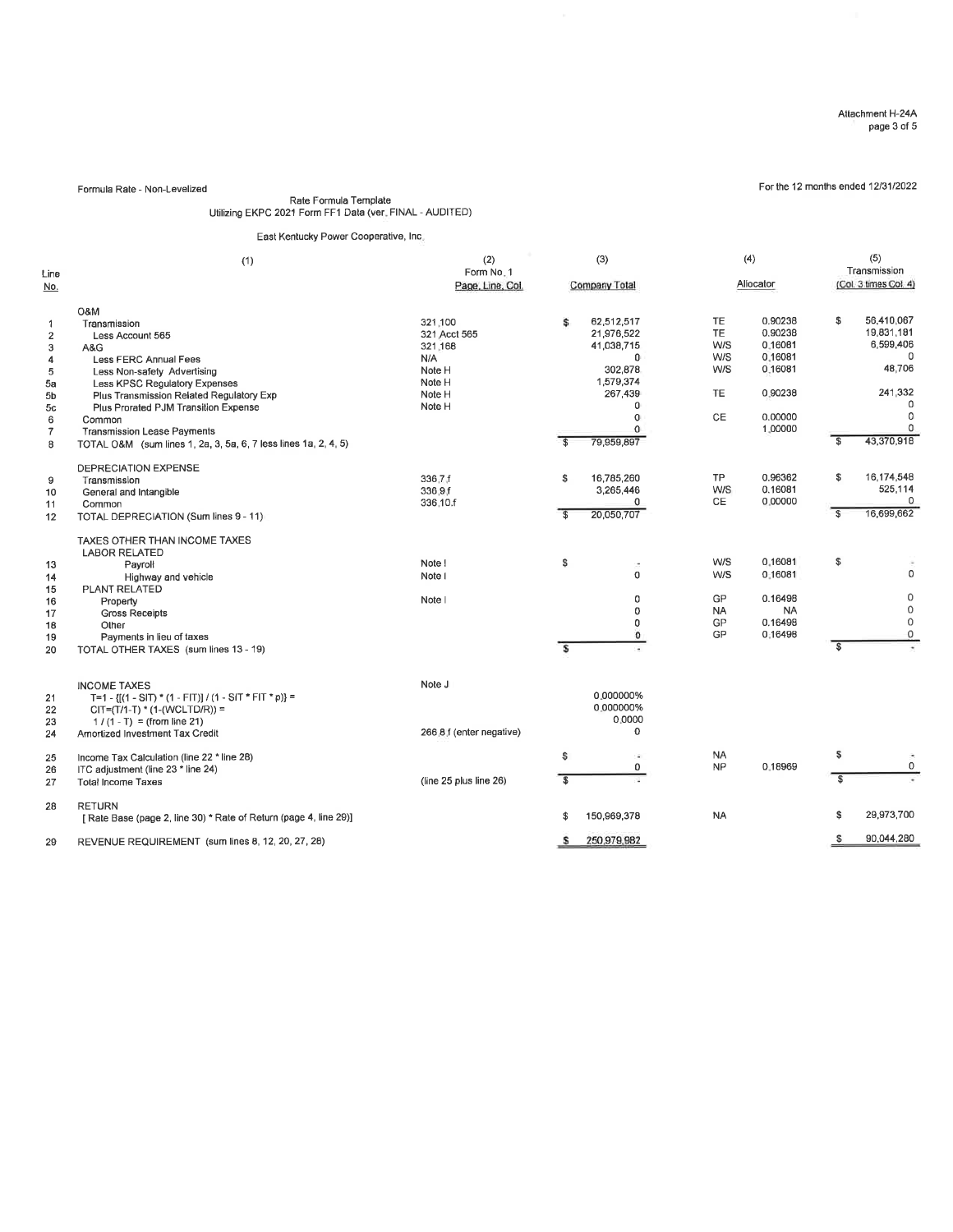Attachment H-244 page 4 of 5

For the 12 months ended 12/31/2022

Formula Raie - Non-Levelized Rate Formula Template Utilizing EKPC 2021 Form FFl Data (ver. FINAL - AUDITED)

### East Kentucky Power Cooperative, lnc. SUPPORTING CALCULATIONS AND NOTES

Line<br>No. TRANSMISSION PLANT INCLUDED IN ISO RATES

| 1              | Total transmission plant (page 2, line 2, column 3)                               |                                                       |                   |        |                     |    | 758,728,467       |
|----------------|-----------------------------------------------------------------------------------|-------------------------------------------------------|-------------------|--------|---------------------|----|-------------------|
| 2              | Less transmission plant excluded from ISO rates                                   |                                                       |                   |        |                     |    |                   |
| 3              | Less transmission plant included in OATT Ancillary Services                       | See Supporting Exhibit, Page 5 of 8, Line 4, (Note K) |                   |        |                     |    | 27,605,473        |
|                |                                                                                   |                                                       |                   |        |                     |    | 731,122,994       |
| 4              | Transmission plant included in ISO Rates (line 1 less lines 2 & 3)                |                                                       |                   |        |                     |    |                   |
| 5              | Percentage of transmission plant included in ISO Rates (line 4 divided by line 1) |                                                       |                   |        | $TP =$              |    | 0.96362           |
|                | <b>TRANSMISSION EXPENSES</b>                                                      |                                                       |                   |        |                     |    |                   |
|                |                                                                                   |                                                       |                   |        |                     |    |                   |
| 6              | Total transmission expenses (page 3, line 1, column 3)                            |                                                       |                   |        |                     |    | 62,512,517        |
| $\overline{7}$ | Less transmission expenses included in OATT Ancillary Services                    | Note L                                                |                   |        |                     |    | 3,972,539         |
| 8              | Included transmission expenses (line 6 less line 7)                               |                                                       |                   |        |                     |    | 58,539,978        |
|                |                                                                                   |                                                       |                   |        |                     |    |                   |
| 9              | Percentage of transmission expenses after adjustment (line 8 divided by line 6)   |                                                       |                   |        |                     |    | 0.93645           |
| 10             | Percentage of transmission plant included in ISO Rates (line 5)                   |                                                       |                   |        | TP                  |    | 0.96362           |
| 11             | Percentage of transmission expenses included in ISO Rates (line 9 times line 10)  |                                                       |                   |        | $TE =$              |    | 0.90238           |
|                |                                                                                   |                                                       |                   |        |                     |    |                   |
|                | WAGES & SALARY ALLOCATOR (W&S)                                                    |                                                       |                   |        |                     |    |                   |
|                |                                                                                   | Form 1 Reference                                      | \$                | TP     | Allocation          |    |                   |
| 12             | Production                                                                        | 354.18 <sub>b</sub>                                   | 42,498,087        | 0.00   | 0                   |    |                   |
| 13             | Transmission                                                                      | 354.19 b                                              | 11,846,407        | 0.96   | 11,415,389          |    |                   |
| 14             | Distribution                                                                      | 354.20 b                                              | 935,958           | 0.00   | $\mathbf 0$         |    | W&S Allocator     |
| 15             | Other                                                                             | 354.21,22,23,24.b                                     | 15,706,675        | 0.00   | 0                   |    | (\$ / Allocation) |
| 16             | Total (sum lines 12-15)                                                           |                                                       | 70,987,127        |        | 11,415,389          |    | 0.16081           |
|                |                                                                                   |                                                       |                   |        |                     |    |                   |
|                | <b>COMMON PLANT ALLOCATOR (CE)</b>                                                |                                                       |                   |        |                     |    |                   |
|                |                                                                                   |                                                       | $\%$              |        | % Electric          |    | W&S Allocator     |
|                |                                                                                   | 200.3.c                                               | 1.00              |        | (line 17 / line 20) |    | (line 16)         |
| 17             | Electric                                                                          | 201.3.d                                               | 0.00              |        | 1.00000             |    | 0.16081           |
| 18             | Gas                                                                               |                                                       | 0.00              |        |                     |    |                   |
| 19             | Water                                                                             | 201.3.e                                               |                   |        |                     |    |                   |
| 20             | Total (sum lines 17 - 19)                                                         |                                                       | 1.00              |        |                     |    |                   |
|                |                                                                                   |                                                       |                   |        |                     |    | \$                |
|                | <b>RETURN (R)</b>                                                                 |                                                       |                   |        |                     |    | 86,985,390        |
| 21             |                                                                                   | Long Term Interest (117, sum of 58.c through 65.c)    |                   |        |                     |    |                   |
|                |                                                                                   |                                                       |                   |        |                     |    | $\mathbf 0$       |
| 22             |                                                                                   | Preferred Dividends (118.29c) (positive number)       |                   |        |                     |    |                   |
|                |                                                                                   |                                                       |                   |        |                     |    |                   |
|                | Development of Cost of Capital:                                                   |                                                       |                   |        |                     |    |                   |
| 23             | Long Term Debt                                                                    | (112.23c) See Supporting Exhibit, Page 7 of 8         |                   |        |                     |    | \$2,537,313,018   |
| 24             | Proprietary Capital                                                               | (112.15.c)                                            |                   |        |                     |    | 767 457 691       |
| 25             | Less Account 216.1                                                                | (112.12.c) (enter negative)                           |                   |        |                     |    | $\circ$           |
| 26             |                                                                                   | <b>Total Capital</b>                                  | (sum lines 23-25) |        |                     |    | 3,304,770,709     |
|                |                                                                                   |                                                       |                   |        |                     |    |                   |
|                |                                                                                   |                                                       | \$                | %      | Cost                |    | Weighted          |
| 27             | Long Term Debt (112.23c)                                                          | Note M                                                | 2,537,313,018     | 76.78% | 3.428%              |    | 2.632%            |
| 28             | Proprietary Capital (112.15.c)                                                    | Note N                                                | 767,457,691       | 23.22% | 10.809%             |    | 2.510%            |
| 29             | Total (sum lines 27-28)                                                           |                                                       | 3,304,770,709     |        | $R =$               |    | 5.142%            |
|                |                                                                                   |                                                       |                   |        |                     |    |                   |
| 30             | <b>Effective TIER</b>                                                             | Note O                                                |                   |        | $TIER =$            |    | 1.50              |
|                | <b>REVENUE CREDITS</b>                                                            |                                                       |                   |        |                     |    |                   |
|                |                                                                                   |                                                       |                   |        |                     |    |                   |
|                | ACCOUNT 447 (BUNDLED SALES FOR RESALE)                                            |                                                       | $(310-311)$       |        |                     |    |                   |
| 31             | a. Bundled Non-RQ Sales for Resale (311 x k)                                      |                                                       |                   |        |                     | \$ |                   |
| 32             | b. Bundled Sales for Resale included in Divisor on page 1                         |                                                       |                   |        |                     |    | 0                 |
| 33             | Total of $(a)-(b)$                                                                |                                                       |                   |        |                     |    | $\overline{30}$   |
|                |                                                                                   |                                                       |                   |        |                     | \$ | 188,248           |
| 34             | ACCOUNT 454 (RENT FROM ELECTRIC PROPERTY)                                         | See Supporting Exhibit, Page 6 of 8, Line 3 (Note P)  |                   |        |                     |    |                   |
|                |                                                                                   |                                                       |                   |        |                     | \$ | 1,190,997         |
| 35             | ACCOUNT 456.1 (OTHER ELECTRIC REVENUES)                                           | See Supporting Exhibit, Page 6 of 8, Line 17 (Note Q) |                   |        |                     |    |                   |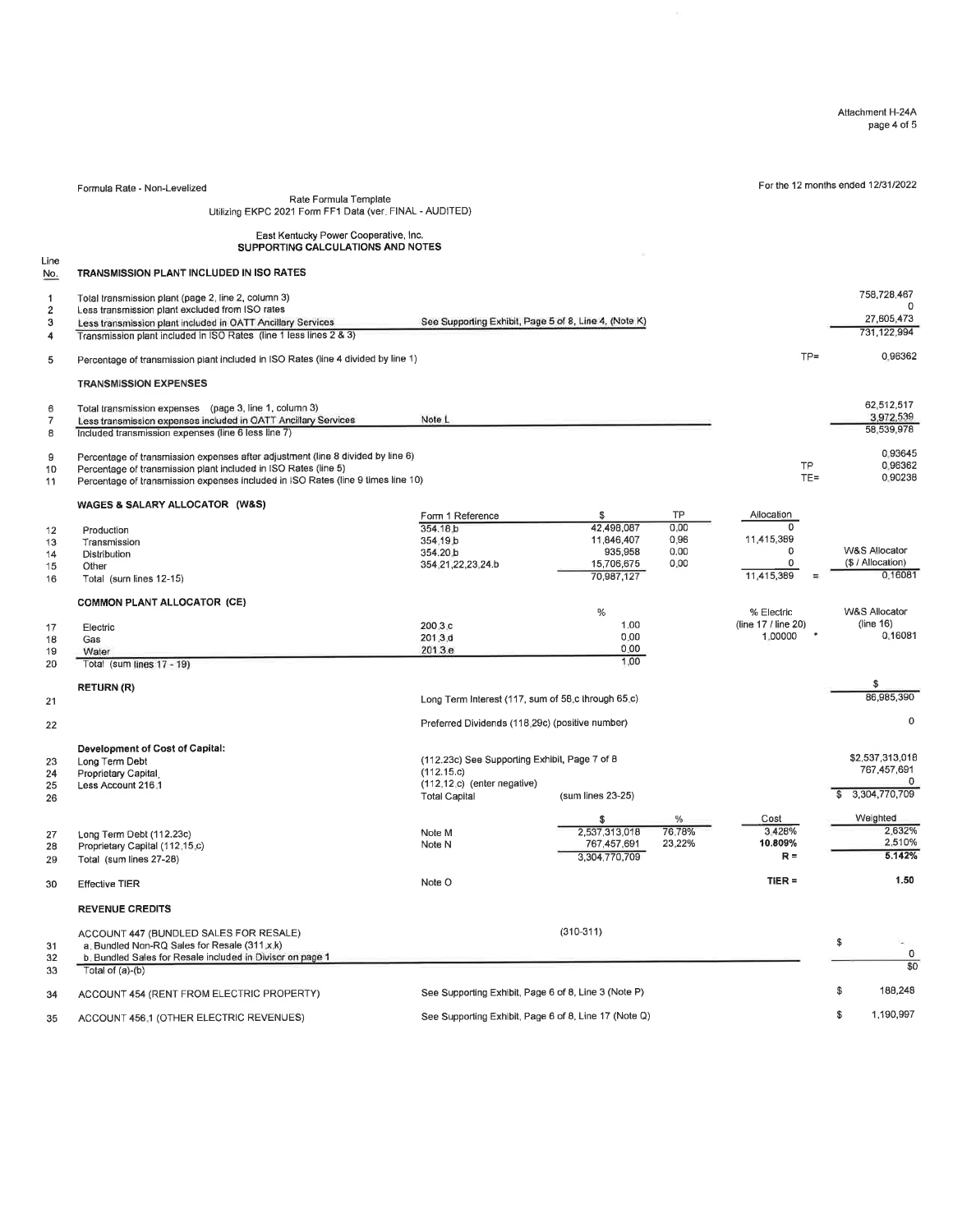Allachment H-24A page 5 of 5

Formula Rate - Non-Levelized For the 'l 2 months ended <sup>1213112022</sup>

Note

Rate Fomula Template

Utilizing EKPC 2021 Form FF1 Data (ver. FINAL - AUDITED)

East Kentucky Power Cooperative, lnc.

### General Note: References to pages in this formulary rate are indicated as: (page#, line#, col.#)

References to data from FERC Form 1 are indicated as: #.y.x (page, line, column)

- Letter The revenues credited on page 1 lines 2-5c shall include only the amounts received directly (in the case of grandfathered agreements) A or from the ISO (for service under this tariff) reflecting the Transmission Owner's integrated transmission facilities. They do not include revenues associated with FERc annual charges, gross receipts taxes, ancillary services, or facilities not included in this template (e.9., direct assignment facilities and GSUs) which are not recovered under this Formulary Rate Template
- B Revenue from AEP Grandfathered Agreement. See Rev Cred Support, Aftachment H-24A, Supporting Exhibit, page 6 of 8, line l 6
- Calculated in accordance with the EKPC Formulary Rate Protocols in Attachment H-248 of this Tariff. See Appendix C  $\mathcal{C}$
- $\mathbf{D}$ EKPC 1 CP is EKPC's highest Monthly Firm Transmission System Peak Load based on the source data as described in Note 1 of Attachment H-24A, Page 8 of 8, plus transmission service provided for others over the EKPC transmission system, plus wheel-out to EKPC load connected to AEP/KP, Duke Ky, and LGE/KU See Attachment H-24A, Supporting Exhibit, Page 8 of 8
- E EKPC 12 CP is EKPC's Monthly Firm Transmission System Peak Load based on the source data as described in Note 1 of Attachment H-24A, Page 8 of 8, plus transmission service provided for others over the EKPC transmission system, plus wheel-out to EKPC load connected to AEP/KP, Duke Ky, and LGE/KU See Attachment H-24A, Supporting Exhibit, Page 8 of 8
- F ldentified in EKPC Form FFI as being non-transmission related. See Attachment H-24A, Supporting Exhibit, Pg 2 of I
- Cash Working Capital assigned to transmission is one-eighth of O&M allocated to transmission at page 3 of 5, line 8, column 5. Ġ Prepayments are the electric related prepayments booked to Account No. 165 and reported on EKPC Form FF1, Ref Pg 110, line 46.
- H Line 5 - Remove non-safety related adveriising included in Account 930.1 . See Attachment H-24A, Supporting Exhibit, Page 3 of 8, Line <sup>3</sup>
- Line 5a Remove Total Regulatory Commission Expenses See Attachment H-24A, Supporting Exhibit, Page 3 of 8, Line 4

Line 5b - Add Back Regulatory Commission Expenses directly related to transmission service, ISO filings, or transmission siting - See Attachment H-24A, Supporting Exhibit, Page 3 of 8, Line 6 Line 5c - Add EKPC costs relating to PJM transition. See Attachment H-24A, Supporting Exhibit, Page 3 of 8, Line 14

- ln accordance with RUS accounting standards, EKPC allocates all payroll and property taxes to the functional account. Labor- and plant-related taxes Ĥ. are already included in the appropriate transmission account.
- As a member-owned non-profit RUS generation and transmission cooperative, EKPC is exempt from state and from federal income taxes under 501(c)(12) of Internal Revenue Code J
- Removes dollar amount of transmission plant included in the development of OATT ancillary services rates and generation step-up facilities, which are deemed to be included in OATT ancillary seruices. For these purposes, generation step-up facilities are those facilities at a generator substation on which there is no through-flow when the generator is shut down. K
- Removes dollar amount of transmission expenses included in the OATT ancillary services rates, included in Account 561. See Attachment H-24A, Supporting Exhibit, Page 4 of 8. L
- Debt cost rate = long-term interest (line 21) / long term debt (line 27). M
- TIER Target =1.50 N
- Effective TIER based on calculated amounts o
- lncludes income related only to lransmission facilities, such as pole attachments, rentals and special use. P
- Net of revenue from retained leagacy transactions. See Attachment H-24A, Supporting Exhibit, page 6 of 8. o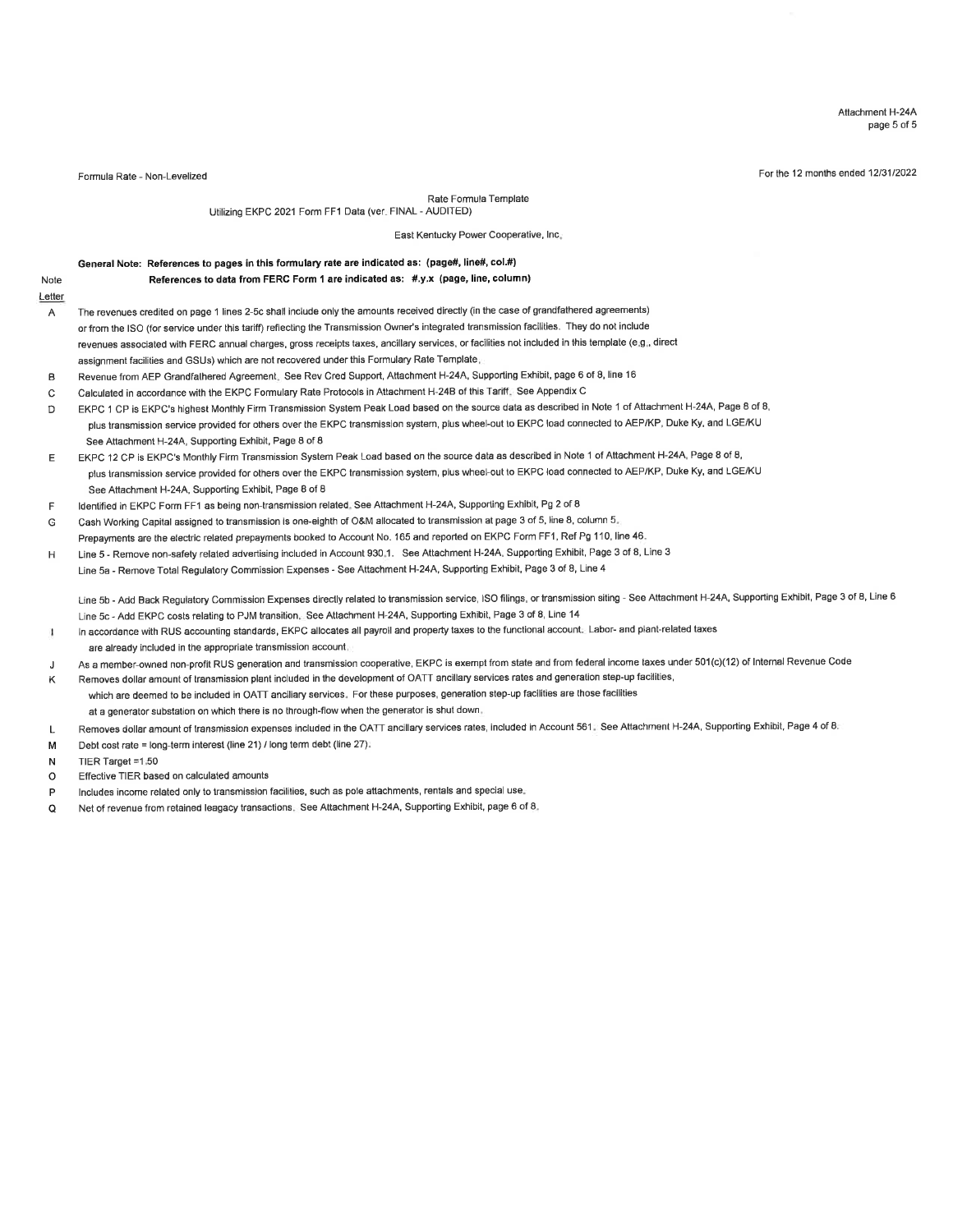### Attachment H-24AAppendix APage 1 of 1

#### For the 12 months ended 12/31/2022

### East Kentucky Power Cooperative, lnc.Transmission Formula Rate Revenue Requiremen Utilizing EKPC 2021 Form FF1 Data (ver. FINAL - AUDITED)For Rates Effective January 1, 2022

#### Schedule 1A Rate Galculation

|    | Line<br>No.    |                                                                                                                                                                                                                                        | Source                               |               | Revenue<br>Requirement           |
|----|----------------|----------------------------------------------------------------------------------------------------------------------------------------------------------------------------------------------------------------------------------------|--------------------------------------|---------------|----------------------------------|
| А. |                | Schedule 1A Annual Revenue Requirements<br>Total Load Dispatch & Scheduling (Account 561)<br>Less allocated amount for steam production ((Line 6c/Line 6b) * Line 1]<br>Total Load Dispatch & Scheduling (Account 561) excluding Steam | Supporting Exh, page 4 of 8, line 11 | S<br>\$<br>\$ | 3,972,539<br>57,498<br>3,915,041 |
|    | $\overline{2}$ | Revenue Credits for Schedule 1A                                                                                                                                                                                                        | Note 1                               | \$            | $\sim$                           |
|    | 3              | Net Schedule 1A Revenue Requirement for Zone                                                                                                                                                                                           |                                      | \$            | 3,915,041                        |
|    | 4              | Less: True Up Under/(Over) Recovery for 12 months ended 12/31/2021                                                                                                                                                                     | Note 2                               | \$            | (1,063,190)                      |
|    | 5              | Schedule 1A Recovery Amount for 12 Months ended 12/31/2022                                                                                                                                                                             |                                      | $\mathbf{s}$  | 2,851,851                        |
|    |                | <b>B.</b> Schedule 1A Rate Calculations                                                                                                                                                                                                |                                      |               |                                  |
|    | 6              | 2021 Requirements Sales for Resale                                                                                                                                                                                                     | Note 3                               |               | 14,911,617 MWh                   |
|    | 6a             | Plus Non-requirements Sales for Resale                                                                                                                                                                                                 | Note 4                               |               | 7,161                            |
|    | 6b             | Subtotal                                                                                                                                                                                                                               | Note 5                               |               | 14,918,778                       |
|    | 6с             | Less Equivalent Steam                                                                                                                                                                                                                  | Note 6                               |               | 215,933                          |
|    | 6d             | Net MWh                                                                                                                                                                                                                                |                                      |               | 14,702,845 MWh                   |
|    | 7              | Schedule 1A rate \$/MWh (Line 5 / Line 6)                                                                                                                                                                                              | (Line 3 / Line 6)                    |               | \$0.1940 \$/MW                   |

#### Notes:

Revenue received pursuant to PJM Schedule 1A revenue allocation procedures for transmission service outside of EKPC's zone during the yearused to calculate rates under Aftachment H-244(1)

 Amount from Attachment H-24A, Appendix C, line 13 for stated year. (2)

Sourced from EKPC Form FF1 , Ref Pg 401, adjusted for equivalent steam sold(3)

FF1, Ref Page 401, Line 23 $(4)$ 

 FF1, Ref Page 401, Line 24(5)

 FF1, Ref Page 401, Footnote(6)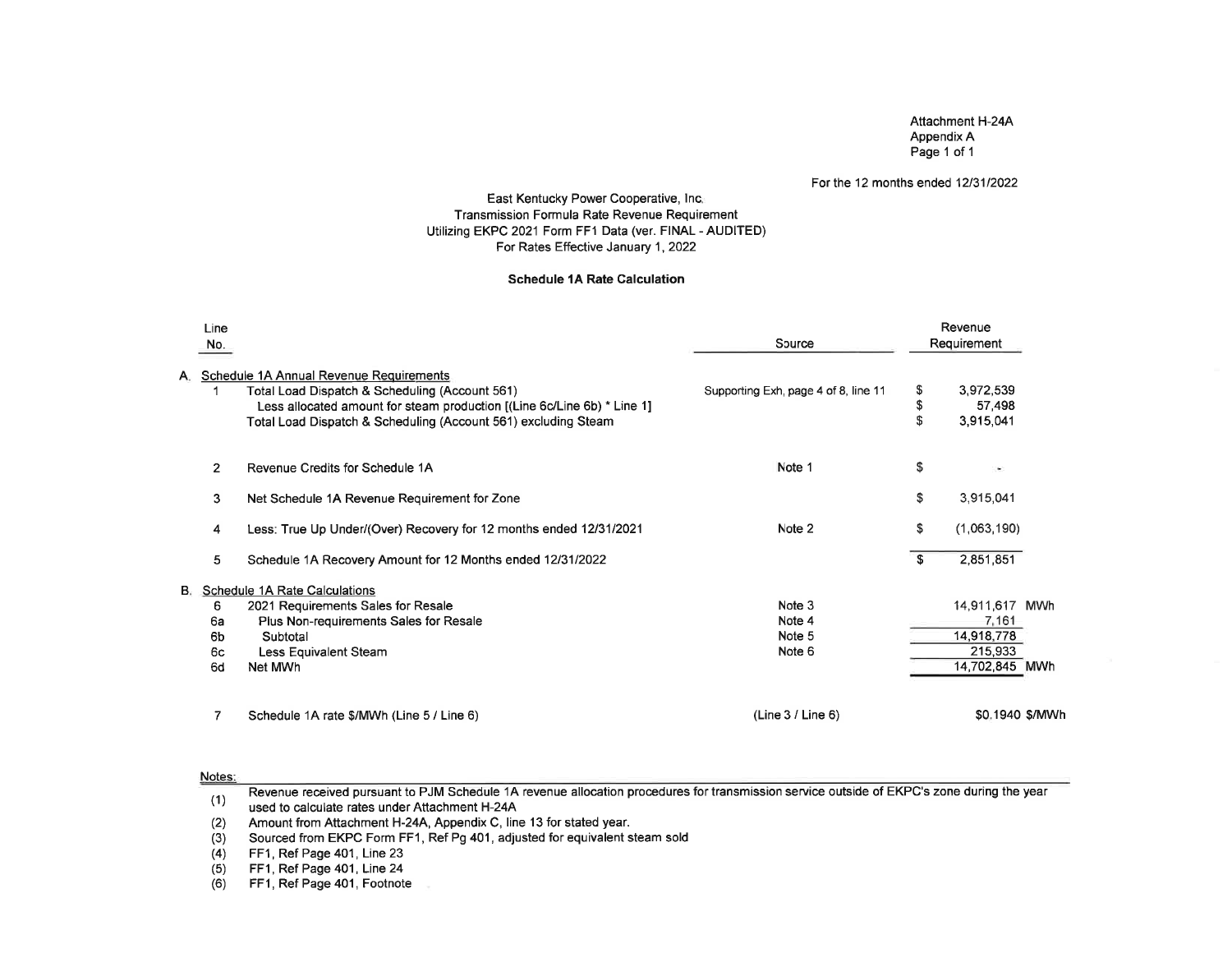#### Rate Formula TemplateUtilizing Attachment H-244

#### East Kentucky Power Cooperative, lnc.RTEP - Transmission Enhancement Charges

To be completed in conjunction with Attachment H-24A

| Attachment H-24A<br>Line<br>Page, Line, Col.<br>Transmission<br>No.<br><b>TRANSMISSION PLANT</b><br>Attachment H-24A, p 2, line 2 col 5 (Note A)<br>Gross Transmission Plant - Total<br>731,122,994<br>1<br>Attachment H-24A, p 2, line 14 col 5 (Note B)<br>539, 128, 398<br>$\overline{2}$<br>Net Transmission Plant - Total<br><b>O&amp;M EXPENSE</b><br>3<br>Total O&M Allocated to Transmission<br>Attachment H-24A, p 3, line 8 col 5<br>43,370,918<br>(line 3 divided by line 1 col 3)<br>5.93%<br>Annual Allocation Factor for O&M<br>4<br><b>GENERAL AND COMMON (G&amp;C) DEPRECIATION EXPENSE</b><br><b>Total G&amp;C Depreciation Expense</b><br>Attachment H-24A, p 3, lines 10 & 11, col 5 (Note H)<br>525.114<br>5<br>(line 5 divided by line 1 col 3)<br>Annual Allocation Factor for G&C Depreciation Expense<br>0.07%<br>6<br>TAXES OTHER THAN INCOME TAXES<br>Attachment H-24A, p 3, line 20 col 5<br><b>Total Other Taxes</b><br>7<br>$0.00\%$<br>(line 5 divided by line 1 col 3)<br>Annual Allocation Factor for Other Taxes<br>8<br>Sum of lines 4, 6 and 8<br>9<br><b>Annual Allocation Factor for Expense</b><br><b>INCOME TAXES</b><br>Attachment H-24A, p 3, line 27 col 5<br><b>Total Income Taxes</b><br>10<br>0.00%<br>(line 8 divided by line 2 col 3)<br>11<br>Annual Allocation Factor for Income Taxes<br><b>RETURN</b><br>Return on Rate Base<br>Attachment H-24A, p 3, line 28 col 5<br>29,973,700<br>12<br>5.56%<br>(line 10 divided by line 2 col 3)<br>Annual Allocation Factor for Return on Rate Base<br>13<br>Sum of lines 11 and 13<br><b>Annual Allocation Factor for Return</b><br>14 | (1) | (2) | (3) | (4)       |
|-----------------------------------------------------------------------------------------------------------------------------------------------------------------------------------------------------------------------------------------------------------------------------------------------------------------------------------------------------------------------------------------------------------------------------------------------------------------------------------------------------------------------------------------------------------------------------------------------------------------------------------------------------------------------------------------------------------------------------------------------------------------------------------------------------------------------------------------------------------------------------------------------------------------------------------------------------------------------------------------------------------------------------------------------------------------------------------------------------------------------------------------------------------------------------------------------------------------------------------------------------------------------------------------------------------------------------------------------------------------------------------------------------------------------------------------------------------------------------------------------------------------------------------------------------------------------------------------------------------------------------------|-----|-----|-----|-----------|
|                                                                                                                                                                                                                                                                                                                                                                                                                                                                                                                                                                                                                                                                                                                                                                                                                                                                                                                                                                                                                                                                                                                                                                                                                                                                                                                                                                                                                                                                                                                                                                                                                                   |     |     |     | Allocator |
|                                                                                                                                                                                                                                                                                                                                                                                                                                                                                                                                                                                                                                                                                                                                                                                                                                                                                                                                                                                                                                                                                                                                                                                                                                                                                                                                                                                                                                                                                                                                                                                                                                   |     |     |     | 5.93%     |
|                                                                                                                                                                                                                                                                                                                                                                                                                                                                                                                                                                                                                                                                                                                                                                                                                                                                                                                                                                                                                                                                                                                                                                                                                                                                                                                                                                                                                                                                                                                                                                                                                                   |     |     |     | 0.07%     |
|                                                                                                                                                                                                                                                                                                                                                                                                                                                                                                                                                                                                                                                                                                                                                                                                                                                                                                                                                                                                                                                                                                                                                                                                                                                                                                                                                                                                                                                                                                                                                                                                                                   |     |     |     | $0.00\%$  |
|                                                                                                                                                                                                                                                                                                                                                                                                                                                                                                                                                                                                                                                                                                                                                                                                                                                                                                                                                                                                                                                                                                                                                                                                                                                                                                                                                                                                                                                                                                                                                                                                                                   |     |     |     | 6.00%     |
|                                                                                                                                                                                                                                                                                                                                                                                                                                                                                                                                                                                                                                                                                                                                                                                                                                                                                                                                                                                                                                                                                                                                                                                                                                                                                                                                                                                                                                                                                                                                                                                                                                   |     |     |     | $0.00\%$  |
|                                                                                                                                                                                                                                                                                                                                                                                                                                                                                                                                                                                                                                                                                                                                                                                                                                                                                                                                                                                                                                                                                                                                                                                                                                                                                                                                                                                                                                                                                                                                                                                                                                   |     |     |     | 5.56%     |
|                                                                                                                                                                                                                                                                                                                                                                                                                                                                                                                                                                                                                                                                                                                                                                                                                                                                                                                                                                                                                                                                                                                                                                                                                                                                                                                                                                                                                                                                                                                                                                                                                                   |     |     |     | 5.56%     |

#### Note

Gross Transmission Plant is that identified on page 2 line 2 of Attachment H-24A and includes any sub lines 2a or 2b etc. and is inclusive of any $\mathsf{A}$ CWIP included in rate base when authorized by FERC order.

 Net Transmission Plant is that identified on page 2 line 14 of Attachment H-24A and includes any sub lines 14a or 14b etc. and is inclusive of anyCWIP included in rate base when authorized by FERC order.B

 Project Gross Plant is the total capital investment for the project calculated in the same method as the gross plant value in line 1 and includes CWIP $\mathsf{C}$ in rate base if applicable. This value includes subsequent capital investments required to maintain the facilities to their original capabilities.

Proiect Net Plant is the Project Gross Plant ldentified in Column 3 less the associated Accumulated Depreciation.D

 Project Depreciation Expense is the actual value booked for the project and included in the Depreciation Expense in Attachment H-24A page 3 lineE

True-Up Adjustment is included pursuant io a FERC approved methodology if applicable. F

The Network Upgrade Charge is the value to be used in PJM OATT Schedule 26. G

The Total General and Common Depreciation Expense excludes any depreciation expense directly associated with a project and thereby included inAttachment H-24A Appendix B, page 2, column 9.H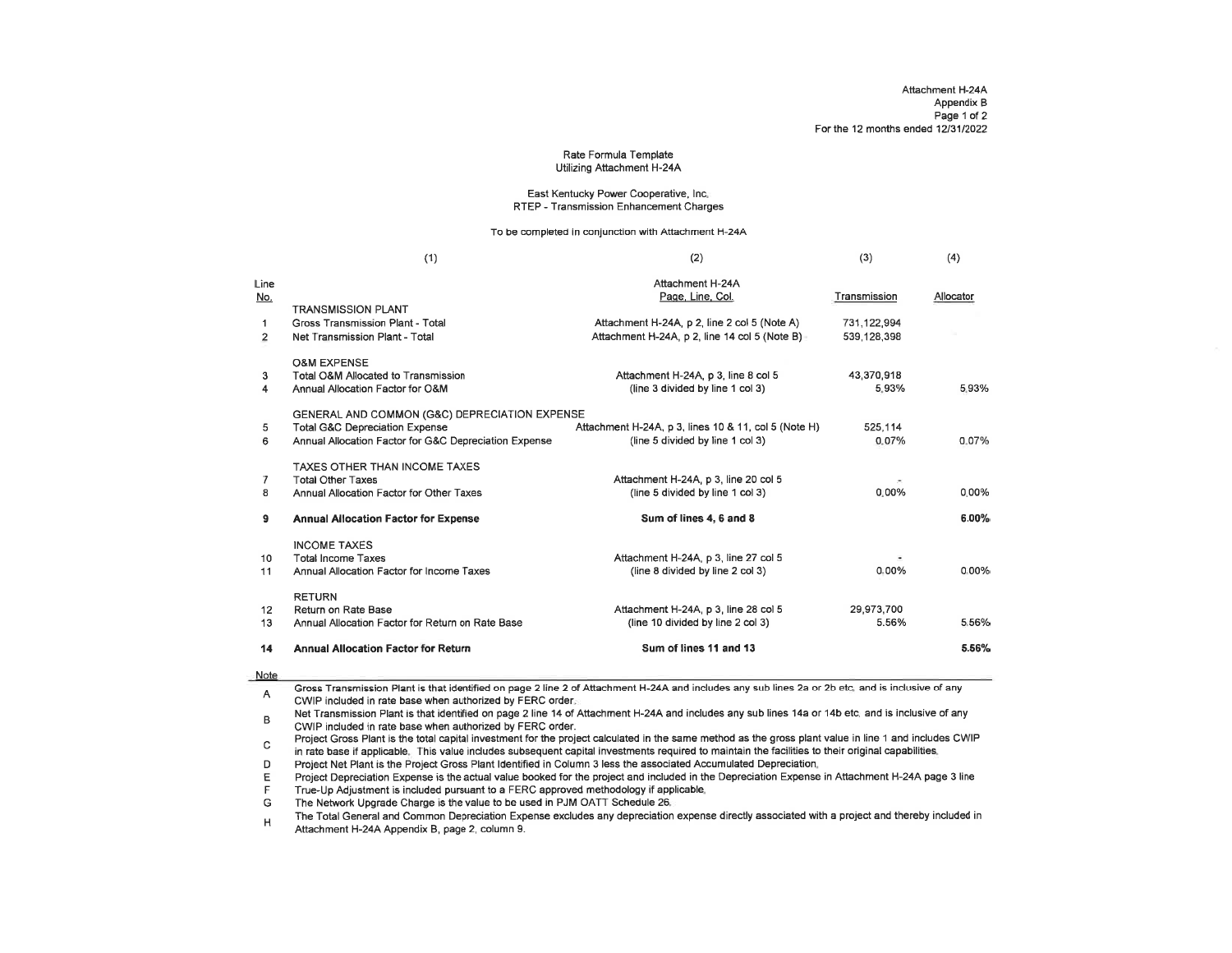Attachment H-24A Appendix BPage 2 of 2

For the 12 months ended 12/31/2022

#### East Kentucky Power Cooperative, lnc.RTEP - Transmission Enhancement Charges

#### Network Upgrade Charge Calculation By Project

|                 | (1)                 | (2)                                     | (3)                                                     | (4)                                                         | (5)                                     | (6)                                        | (7)                                                                           | (8)                        | (9)                                | (10)                                   | (11)                                       | (12)                         |
|-----------------|---------------------|-----------------------------------------|---------------------------------------------------------|-------------------------------------------------------------|-----------------------------------------|--------------------------------------------|-------------------------------------------------------------------------------|----------------------------|------------------------------------|----------------------------------------|--------------------------------------------|------------------------------|
| Line<br>No.     | <b>Project Name</b> | <b>RTEP</b><br>Project<br><b>Number</b> | Project<br><b>Gross Plant</b>                           | Annual<br>Allocation<br><b>Factor for</b><br><b>Expense</b> | Annual<br><b>Expense</b><br>Charge      | Project<br>Net Plant                       | Annual<br>Allocation<br><b>Factor for</b><br>Return                           | Annual<br>Return<br>Charge | Project<br>Depreciation<br>Expense | <b>Annual Revenue</b><br>Requirement   | True-Up<br>Adjustment                      | Network Upgrade<br>Charge    |
|                 |                     |                                         | (Note C)                                                |                                                             |                                         |                                            | (Page 1 line 7) (Col. 3 * Col. 4) (Note D) (Page 1 line 12) (Col. 6 * Col. 7) |                            | (Note E)                           | (Sum Col. 5, 8 & 9)                    | (Note F)                                   | Sum Col. 10 & 11<br>(Note G) |
| 1a<br>1b<br>∣1c |                     |                                         | \$<br>(W)<br>\$<br>38<br>\$<br>$\overline{\phantom{a}}$ | 6.00%<br>6,00%<br>$6.00\%$                                  | $$0.00 $ \$<br>$$0.00$ \$<br>$$0.00$ \$ | S.<br>$\mathcal{O}(\mathcal{C})$<br>$\sim$ | 5.56%<br>5,56%<br>5.56%                                                       | \$0.00<br>\$0.00<br>\$0.00 | 50 <br> 30 <br> SO                 | $$0,00$ \$<br>$$0.00$ \$<br>$$0.00$ \$ | $\overline{\mathcal{D}}_i$<br>æ.<br>$\sim$ | \$0.00<br>\$0.00<br>\$0,00   |
| $\overline{2}$  | Annual Totals       |                                         |                                                         |                                                             |                                         |                                            |                                                                               |                            |                                    | \$0                                    | \$0                                        | \$0                          |

3 RTEP Transmission Enhancement Charges for Attachment H-24A, Page 1, Line 5c

\$o

Note

Letter

 $\overline{A}$ Gross Transmission Plant is that identified on page 2 line 2 of Attachment H-24A and includes any sub lines 2a or 2b etc. and is inclusive of any CWIP included in rate base when authorized by FERC order.

 $\, {\bf B} \,$ 

Net Transmission Plant is that identified on page 2 line 14 of Attachment H-24A and includes any sub lines 14a or 14b etc. and is inclusive of any CWIP included in rate base when authorized by FERC order.<br>Project Gross Pla  $\mathsf C$ capital investments required to maintain the facilities to their original capabilities.

D Project Net Plant is the Project Gross Plant ldentified in Column 3 less the associated Accumulated Depreciation.

E Project Depreciation Expense is the actual value booked for the project and included in the Depreciation Expense in Attachment H-24A page 3 line 12.<br>F True-Up Adjustment is included pursuant to a FERC approved methodolog

The Network Upgrade Charge is the value to be used in Schedule 26.

H The Total General and Common Depreciation Expense excludes any depreciation expense directly associated with a project and thereby included in page 2 column 9.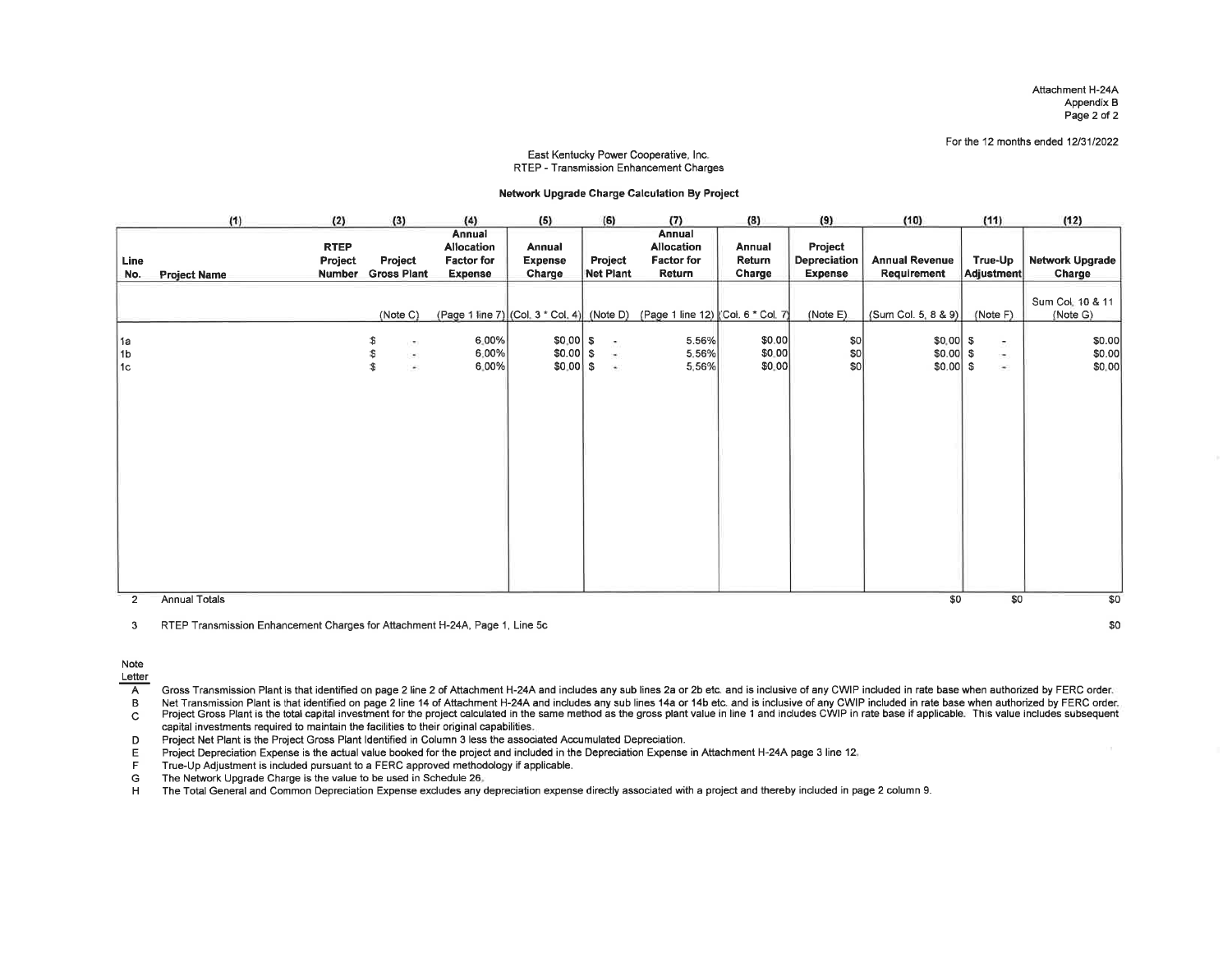|            |                                                                                                                                                                                | For the 12 months ended 12/31/2022 | Appendix C<br>Page 1 of 2 |
|------------|--------------------------------------------------------------------------------------------------------------------------------------------------------------------------------|------------------------------------|---------------------------|
|            | Rate Formula Template<br>Utilizing Attachment H-24A                                                                                                                            |                                    |                           |
| Line       | East Kentucky Power Cooperative, Inc.<br>Calculation of Prior Year Transmission Revenue Requirement True-up Adjustment<br>To be completed in conjunction with Attachment H-24A |                                    |                           |
| <u>No.</u> | (1)                                                                                                                                                                            | (2)                                |                           |
|            | <b>Reconciliation Adjustment for Transmission Revenue Requirements</b>                                                                                                         |                                    |                           |
|            | Actual Transmission Revenue Requirement for 12 Months Ended 12/31/2021 including True Up for<br>12 months ended 12/31/2020 (1)                                                 | \$                                 |                           |
| 2          | Less: True Up Under/(Over) Recovery Adjustment for EKPC Appendix H-24A: Adjustment for 12<br>mo. ended 12/31/2021 (2)                                                          | \$                                 |                           |
| 3<br>4     | Transmission revenue requirements for the 12 months ended 12/31/2022<br>$(Line 1 - Line 2)$<br>Less: Actual Transmission Revenue Collected for 12 months Ended 12/31/2022 (3)  | $\boldsymbol{\theta}$              |                           |
| 5<br>6     | True-Up Principal Under(Over) Recovery before Interest<br>(Line 3 - Line 4)<br>Monthly Interest Rate--Final FERC rate (4)                                                      | \$                                 | 0.274%                    |
| 8          | Number of Months being Trued Up<br>Interest<br>(Line $5 \times$ Line $6 \times$ Line $7$ )                                                                                     |                                    | 24                        |
| 9          | True Up Principal & Interest Under(Over) Recovery--Preliminary (5)<br>(Line $5 +$ Line 8)                                                                                      |                                    |                           |

Attachment H-24A

Notes:

(1) Revenue requirement from Page 1 of 5, line 7 of Attachment H-24A for the referenced year.

(2) EKPC Attachment H-24A, page 1 of 5, Line 6a for the referenced recovery year

(3) Revenue received under PJM Tariff Schedules 7 and 8 under Attachment H-24A for the referenced year

(4) See: http://www.ferc.gov/enforcement/acct-matts/interest-rates.asp for the appropriate Months

(5) Goes to Attachment H-24A, page 1 of 5, line 6a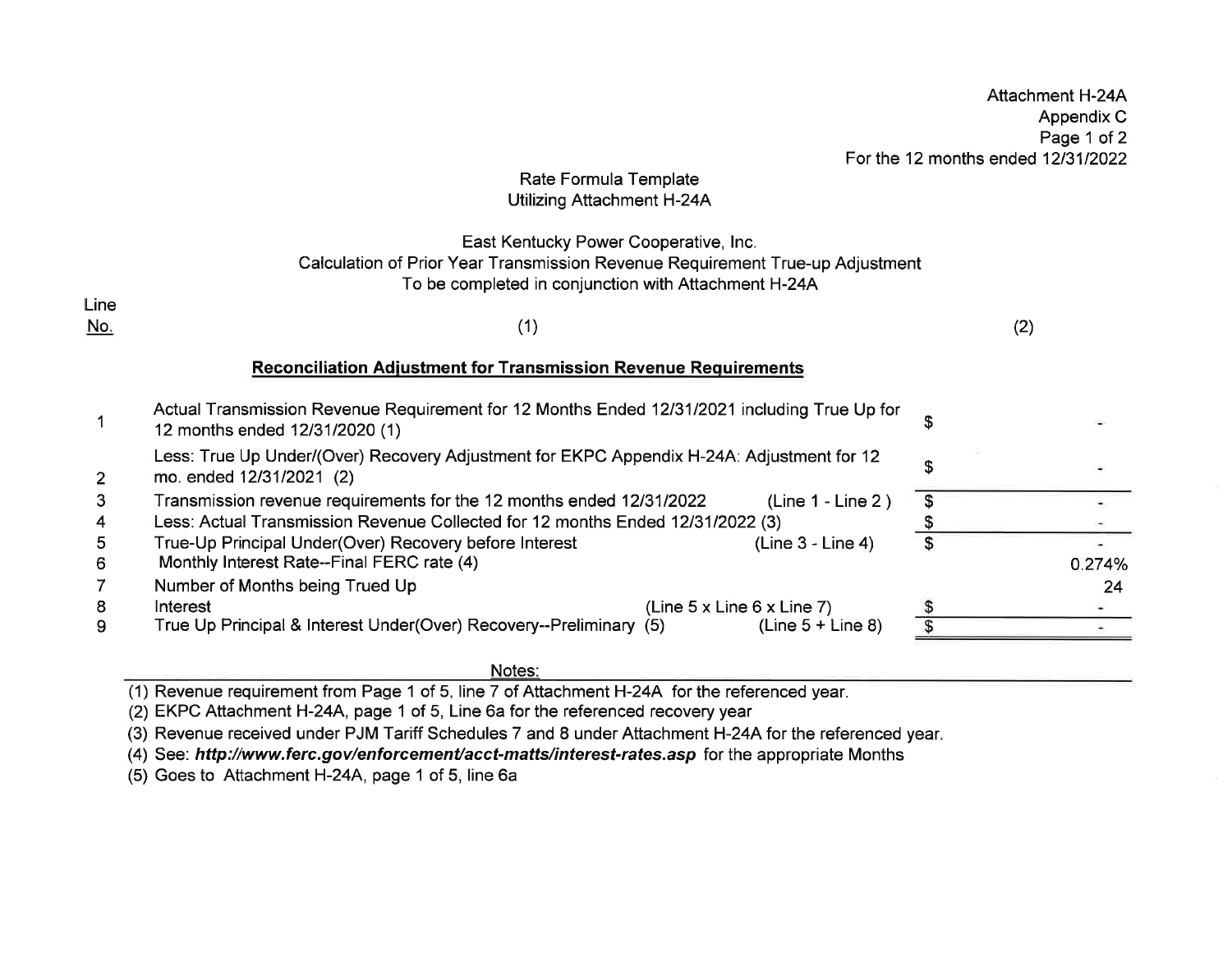|            |                                                                                              | Allachment H-24A                   |
|------------|----------------------------------------------------------------------------------------------|------------------------------------|
|            |                                                                                              | Appendix C                         |
|            |                                                                                              | Page 2 of 2                        |
|            |                                                                                              |                                    |
|            |                                                                                              | For the 12 months ended 12/31/2022 |
|            | Rate Formula Template                                                                        |                                    |
|            | Utilizing Attachment H-24A                                                                   |                                    |
|            | East Kentucky Power Cooperative, Inc.                                                        |                                    |
|            | Calculation of Prior Year EKPC Schedule 1A Revenue Requirement True-up Adjustment            |                                    |
|            | To be completed in conjunction with Attachment H-24A                                         |                                    |
|            |                                                                                              |                                    |
| Line       |                                                                                              |                                    |
| <u>No.</u> | (1)                                                                                          | (2)                                |
|            |                                                                                              |                                    |
|            | <b>Reconciliation Adjustment for Schedule 1A Charges</b>                                     |                                    |
|            | Actual Schedule 1-A Costs for 12 Months Ended 12/31/2021 including True Up for 12 months     |                                    |
|            |                                                                                              |                                    |
| 10         | ended 12/31/2020 (6)                                                                         | \$                                 |
|            | Less: True Up Under/(Over) Recovery Adjustment for EKPC Sch. 1A for for 12 mo. ended         | \$                                 |
| 11         | 12/31/2021 (7)                                                                               |                                    |
| 12         | (Line 10 - Line 11)<br>True-Up Principal Under(Over) Recovery before Interest                | \$0.00                             |
| 13         | Less: Actual Sch. 1A Revenue Collected for 12 months Ended 12/31/2022 (8)                    | \$0.00                             |
|            |                                                                                              |                                    |
| 14         | (Line 12 - Line 13)<br>True-Up Principal Under(Over) Recovery before Interest                | \$                                 |
| 15         | Monthly Interest Rate--Final FERC rate (9)                                                   | 0.274%                             |
| 16         | Number of Months being Trued Up                                                              | 24                                 |
| 17         | (Line $14 \times$ Line $15 \times$ Line $16$ )<br>Interest                                   |                                    |
| 18         | True Up Principal & Interest Under(Over) Recovery--Preliminary (10)<br>(Line $14 +$ Line 17) |                                    |
|            |                                                                                              |                                    |

AttachmenlH-24A

Notes:

(6) Revenue requirement calculated using EKPC Attachment H-24A, Appendix A and actual cost information for the referenced

(7) EKPC Attachment H-24A, Appendix A, Line 6a for the referenced recovery year.

(8) Revenue received from PJM under PJM Tariff Schedules 7 and 8 for the EKPC Zone under Attachment H-24A for the referenced

(9) See: http://www.ferc.gov/legal/acct-matts/interest-rates.asp for the appropriate Month

10) Goes to Attachment H-24A, Appendix A, line 4.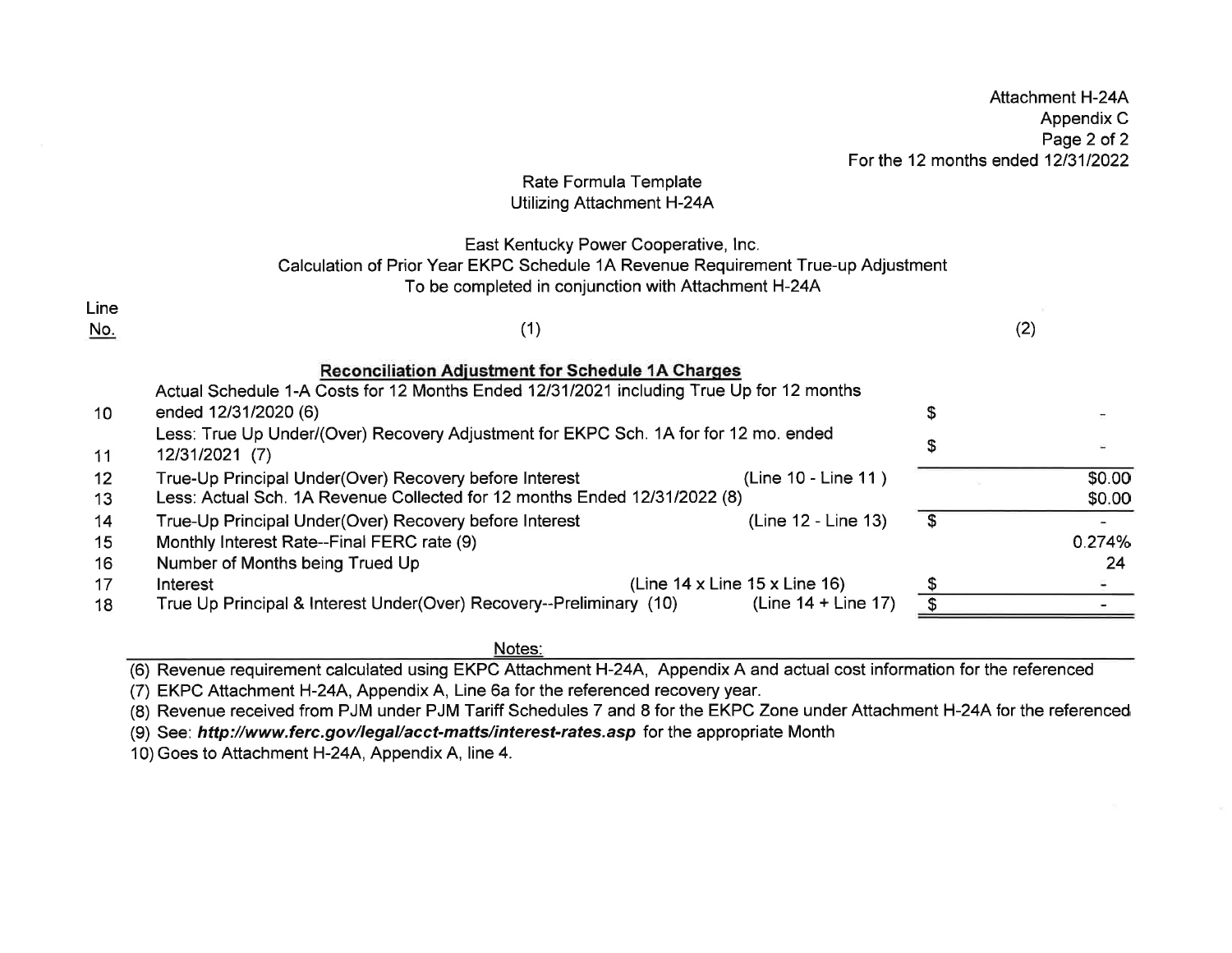### East Kentucky Power Cooperative, lnc. Depreciation Rates Rates effective for year ending December 31,2022

|                                                                 | <b>FERC</b> | Company |                                                | Actual  |  |  |  |  |  |
|-----------------------------------------------------------------|-------------|---------|------------------------------------------------|---------|--|--|--|--|--|
| Line                                                            | Account     | Account |                                                | Accrual |  |  |  |  |  |
| <u>No.</u>                                                      | Number      | Number  | Description                                    | Rates   |  |  |  |  |  |
|                                                                 | (A)         | (B)     | (C)                                            | (D)     |  |  |  |  |  |
|                                                                 |             |         |                                                | %       |  |  |  |  |  |
|                                                                 |             |         | <b>Transmission Plant (1)</b>                  |         |  |  |  |  |  |
| 1                                                               | 350         | 350010  | Rights of Way (No depr on land)                | ٠       |  |  |  |  |  |
| $\overline{\mathbf{c}}$                                         | 353         | 353000  | <b>Station Equipment</b>                       | 2.180   |  |  |  |  |  |
| 3                                                               | 353         | 353010  | <b>Station Equipment - ECS</b>                 | 6.310   |  |  |  |  |  |
| 4                                                               | 354         | 354000  | <b>Towers and Fixtures - Trans Plant</b>       | 1.660   |  |  |  |  |  |
| 5                                                               | 355         | 355000  | Poles & Fixtures                               | 2.820   |  |  |  |  |  |
| 6                                                               | 356         | 356000  | <b>Overhead Conductors &amp; Devices</b>       | 2.900   |  |  |  |  |  |
| 7                                                               | 359         | 359000  | Roads and Trails - Trans Plant                 | 1.920   |  |  |  |  |  |
|                                                                 |             |         | <b>General and Intagible Plant</b>             |         |  |  |  |  |  |
| 8                                                               | 303         | 303000  | Miscellaneous Intangible Plant                 | 11.420  |  |  |  |  |  |
| 9                                                               | 390         | 390000  | Structures and Improvements - General Plant    | 0.990   |  |  |  |  |  |
| 10                                                              | 391         | 391000  | Office Furn & Equip - Gen Plant                | 5.000   |  |  |  |  |  |
| 11                                                              | 391         | 391001  | Office Furn & Equip - Peoplesoft               | 6.670   |  |  |  |  |  |
| 12                                                              | 392         | 392000  | <b>Transportation Equipment</b>                | 5.840   |  |  |  |  |  |
| 13                                                              | 393         | 393000  | <b>Stores Equipment</b>                        | 4.000   |  |  |  |  |  |
| 14                                                              | 394         | 394000  | Tools, Shop & Garage Equipment                 | 5.000   |  |  |  |  |  |
| 15                                                              | 395         | 395000  | Lab Equipment - General Plant                  | 5.000   |  |  |  |  |  |
| 16                                                              | 396         | 396000  | Power Operated Equip - Gen Plant               | 2.020   |  |  |  |  |  |
| 17                                                              | 397         | 397000  | <b>Communication Equipment - General Plant</b> | 6.670   |  |  |  |  |  |
| 18                                                              | 397         | 397000  | <b>Communication Bldgs &amp; Towers</b>        | 6.670   |  |  |  |  |  |
| 19                                                              | 397         | 397001  | Communication Eq - ECS - General Plant         | 6.670   |  |  |  |  |  |
| 20                                                              | 398         | 398000  | Misc Equip - General Plant                     | 5.000   |  |  |  |  |  |
|                                                                 |             |         | <b>NOTES:</b>                                  |         |  |  |  |  |  |
| Depreciation Rates approved in KPSC Case No. 2021-00103.<br>(1) |             |         |                                                |         |  |  |  |  |  |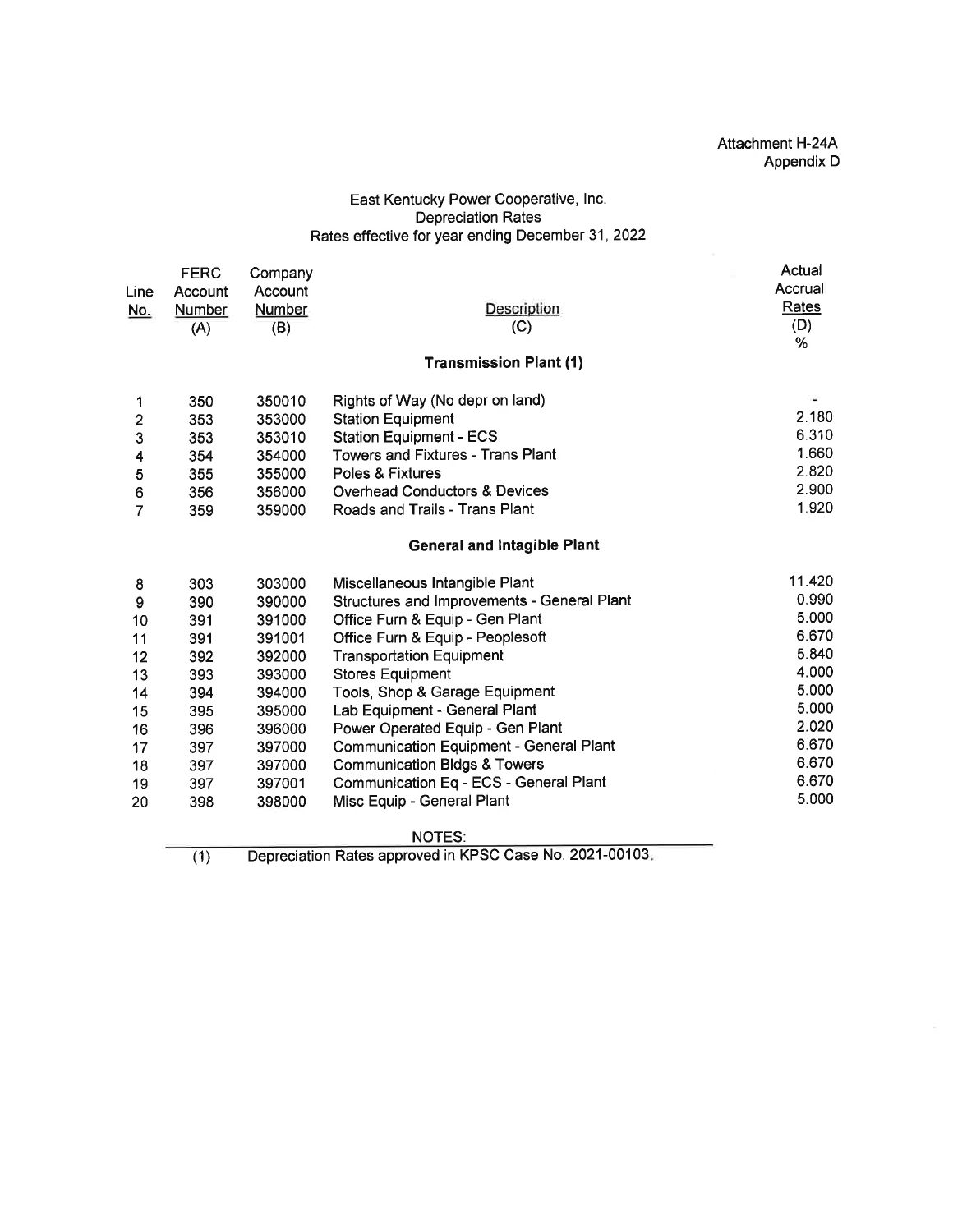Attachment H-244 Supporting ExhibitPage 1 of 8 For the 12 months ended 12/31/2022

## East Kentucky Power CooperativeUtilizing EKPC 2021 Form FF1 Data (ver. FINAL - AUDITED)

### Materials and Supplies (1)Allocation of Account 163

| Line       |                      |              |            |                          |                          |
|------------|----------------------|--------------|------------|--------------------------|--------------------------|
| <u>No.</u> |                      | M&S          | Percentage | Acct 163 <sup>(2)</sup>  | Total M&S <sup>(3)</sup> |
|            | Production           | \$51,438,650 | 61.76%     | ٠                        |                          |
|            | Transmission         | 31,765,805   | 38.14%     |                          |                          |
|            | Distribution         | 78,901       | 0.09%      | $\overline{\phantom{0}}$ |                          |
|            | <b>Fotal M&amp;S</b> | \$83,283,356 | 100.00%    |                          | 31,765,805               |

### Notes:

(1) Source - EKPC Form FF1 Ref P9227, Column <sup>C</sup>

(2) Unallocated M&S balance as of Year End

(3) To Attachment H-24A, Page 2 of 5, Line27.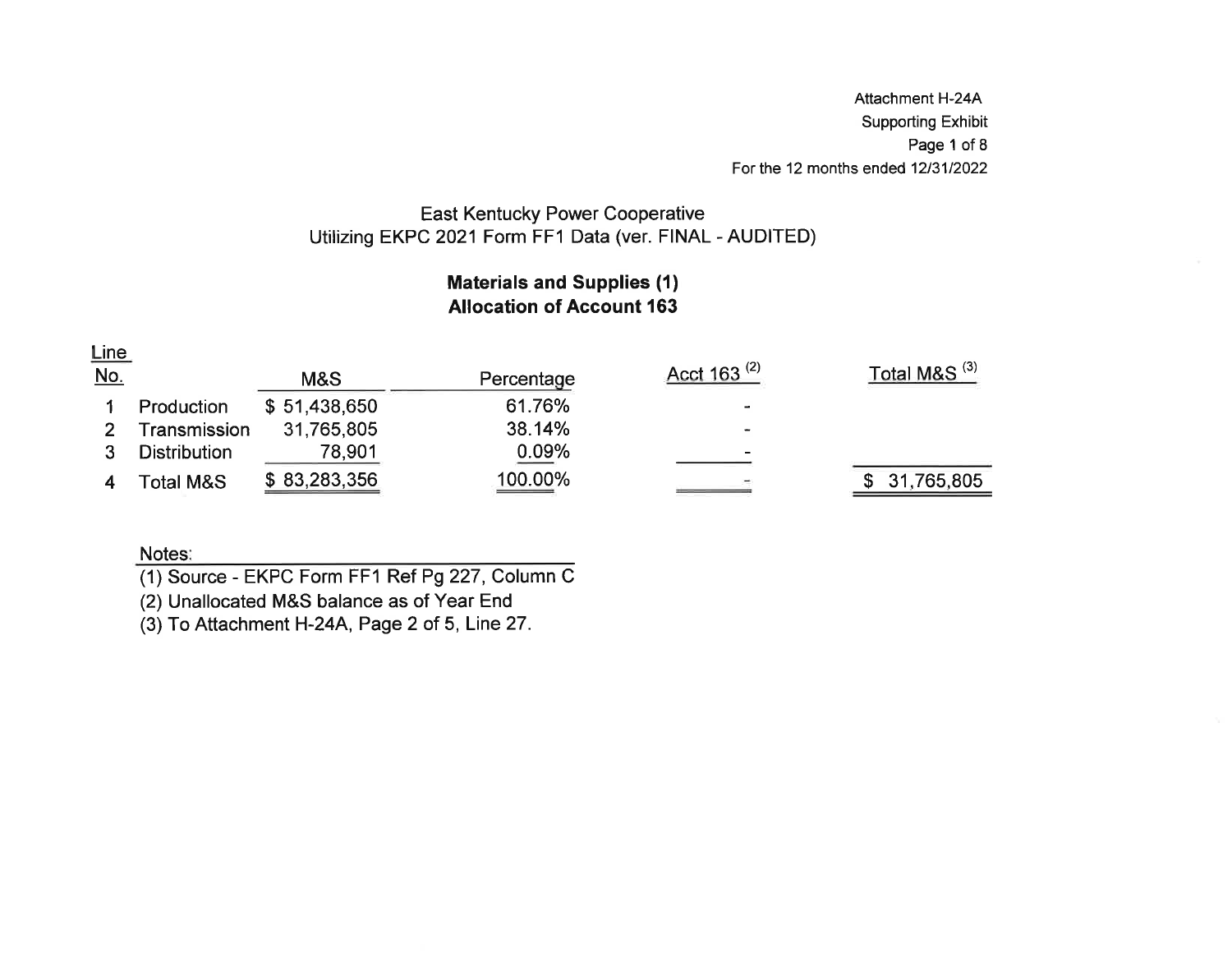Attachment H-244 Supporting Exhibit Page 2 of 8For the 12 months ended 1213112022

### East Kentucky Power Cooperative, Inc. Utilizing EKPC 2021 Form FF1 Data (ver. FINAL - AUDITED)

### Detail of Land Held for Future Use (1)

|                 |                                      |                             |        | Non-Transmission Related |                           |
|-----------------|--------------------------------------|-----------------------------|--------|--------------------------|---------------------------|
| <u>Line No.</u> | <b>Property Description</b>          | <b>Transmission Related</b> |        | Portion                  | Reported on EKPC Form FF1 |
|                 |                                      |                             |        |                          |                           |
|                 | Proposed East London Substation Site |                             | and in | \$<br>$27,462$ \$        | 27,462                    |
|                 |                                      |                             |        |                          |                           |
|                 |                                      |                             |        |                          |                           |
|                 |                                      |                             |        |                          |                           |
|                 |                                      |                             |        |                          |                           |
|                 |                                      |                             |        |                          |                           |
|                 | <b>Balances</b>                      |                             |        | 27,462                   | 27,462                    |
|                 |                                      |                             |        |                          |                           |

Notes

(1) Source: EKPC Form FF1 Ref Pg 214, Account 105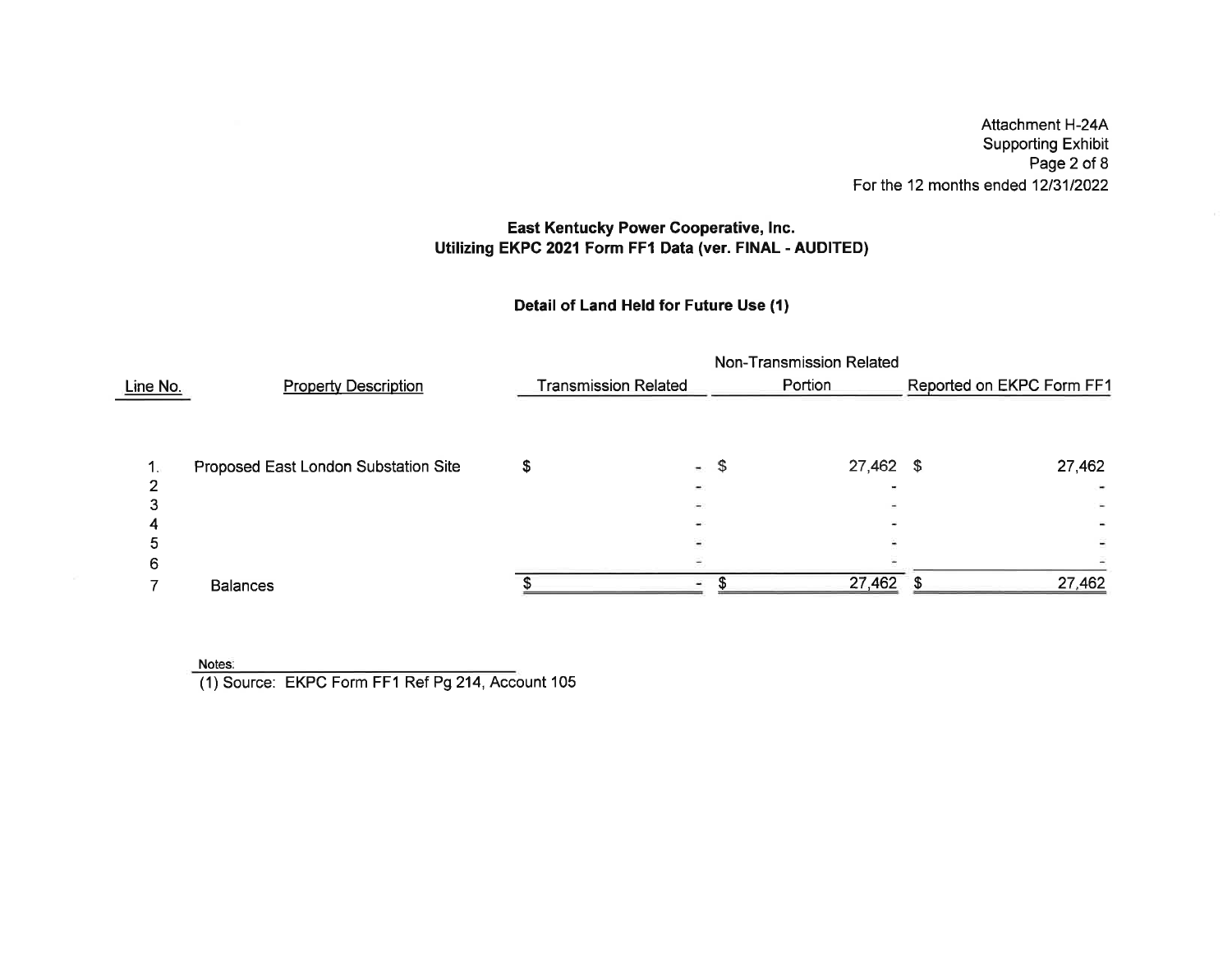Attachment H-24A Supporting Exhibit Page 3 of 8For the 12 months ended 12/31/202:

### East Kentucky Power Cooperative, lnc.Utilizing EKPC 2021 Form FFI Data (ver. FINAL - AUDITED)

### Safety and Non-Safety Related Advertising, Regulatory Expense, and PJM lntegration Costs

| Line No.       |                                                        | <b>Source</b>            |          | <b>EKPC</b> |
|----------------|--------------------------------------------------------|--------------------------|----------|-------------|
| 1              | <b>General Advertising - Account 930.1</b>             | Form FF1, P. 321, col. B | \$       | 302,878     |
| $\overline{2}$ | Amount of Safety Related Advertising                   |                          |          |             |
| 3              | Amount of Non-Safety Related Advertising (1)           | Note 1                   | \$       | 302,878     |
| 4              | <b>Regulatory Commission Expense - Account 928</b>     | Note 2                   | \$       | 1,579,374   |
| 5              | Less: Regulatory Expense unrelated to transmission (2) | Note 3                   |          | (1,325,396) |
| 6              | Regulatory Expense Assoc w FERC Transmission Tariff    | Note 4                   |          | 13,461      |
| 7              | Regulatory Commission Expense Related to Transmission  |                          | \$       | 267,439     |
| 8              | <b>PJM Integration Costs</b>                           | Note 5                   |          |             |
| 9              | Consulting                                             |                          | \$       |             |
| 10             | Legal Fees                                             |                          | \$<br>\$ |             |
| 11             | <b>PJM Charges</b>                                     |                          |          |             |
| 12             | Equipment / Software Upgrades (Transmission Only)      |                          | \$       |             |
| 13             |                                                        |                          | \$       |             |
| 14             | Amortize for 3 years                                   |                          | \$       |             |

#### Notes:

(1) To Attachment H-24A, Page 3 of 5, Line 5

(2) Regulatory fees from Kentucky Public Service Commission, EKPC Form FF1 , Ref Pg 321 , Account 928

 (3) Portion of regulatory expense for proceedings during the year that were not related to transmission, derived using thetransmission function WS allocator (See Attachment H-24A, page 4 of 5, Iine 16)

(4) Direct costs of preparing the annual update and True-up of Transmission rates and posting the results with PJM

(5) Represents direct costs associated with EKPC's integration into PJM (transmission-related only) with three year amortization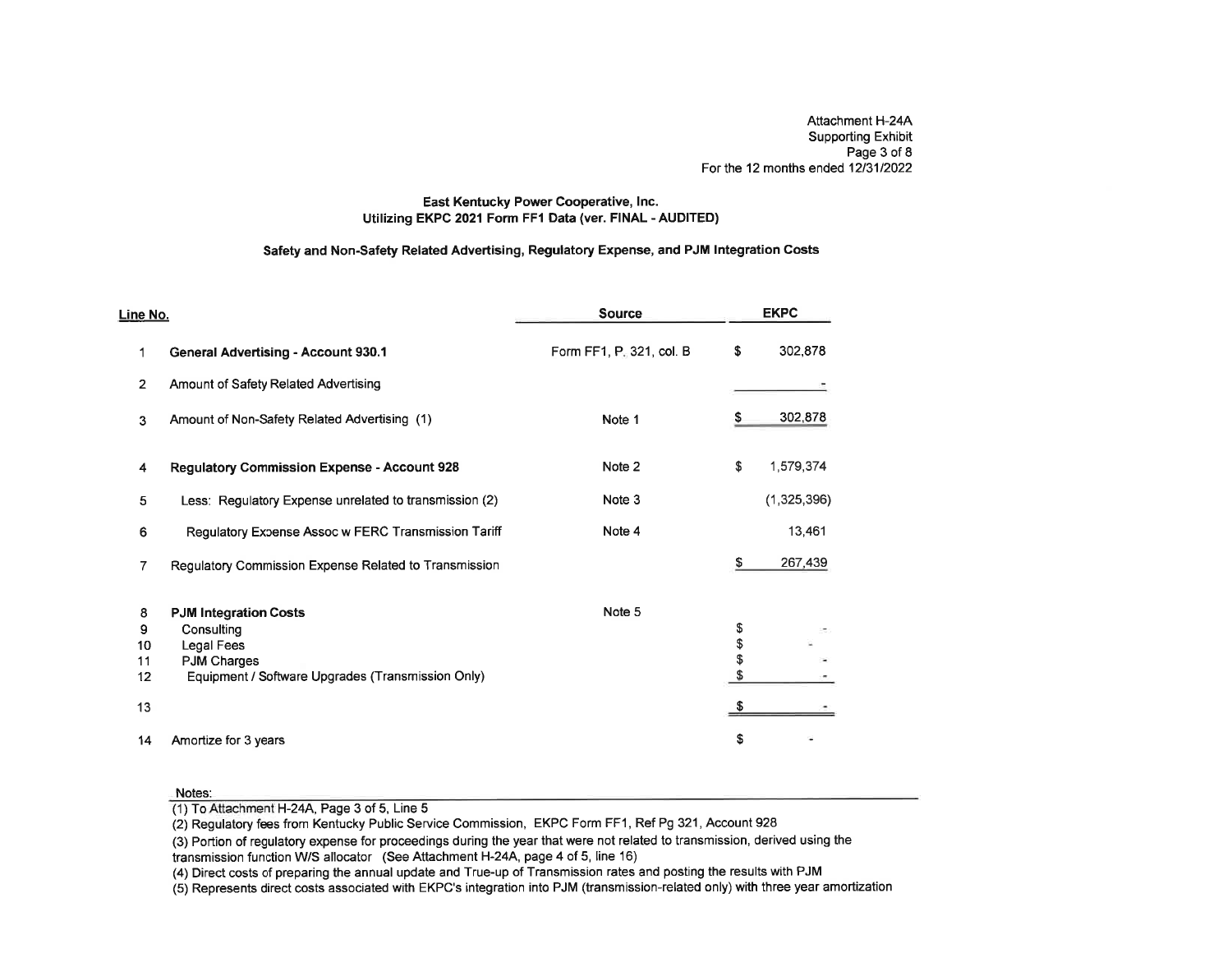Attachment H-24A Supporting Exhibit Page 4 of 8For the 12 months ended 12/31/2022

 $\sim$ 

### East Kentucky Power Cooperative, lnc.Utilizing EKPC 2021 Form FF1 Data (ver. FINAL - AUDITED)

### Balancing Authority Costs

| Line No.       |                                                                          |        |    | <b>EKPC</b> |
|----------------|--------------------------------------------------------------------------|--------|----|-------------|
|                | <b>A&amp;G Expense</b>                                                   |        |    |             |
| 1              | A&G Expense, Page 321, line 168, Current Year                            |        | \$ | 41,038,715  |
| $\overline{2}$ | Adjustments                                                              |        |    |             |
| 3              | Adjusted A&G Expense - To Attachment H-24A, Page 3 of 5, Line 3          |        | \$ | 41,038,715  |
|                | <b>Transmission Expense</b>                                              |        |    |             |
| 4              | Transmission Expense, EKPC Form FF1, Ref Pg 321, line 100, Current Year  |        | \$ | 62,512,517  |
| 5              | Adjustments                                                              |        |    |             |
| 6              | Adjusted Transmission Expense - To Attachment H-24A, Page 3 of 5, Line 1 |        |    | 62,512,517  |
|                |                                                                          |        |    |             |
|                | Balancing Authority Costs in 561 through 561.3                           |        |    |             |
| $\overline{7}$ | B.A. Costs in Transmission Expense on EKPC Form FF1, Ref Pg 321          |        | \$ | 3,972,539   |
| 8              | Less TVA Reliability Service Payments EKP Subaccount 561100              |        |    |             |
| 9              | Adjusted B.A. Costs                                                      |        | S  | 3,972,539   |
| 10             | Total Balancing Authority Costs (561.BA) in Adj Transmission Exp         | Note 1 | S  |             |
| 11             | Revenue Credits for Sched 1 / Acct 561 (2)                               | Note 2 | S  | 3,972,539   |

#### Notes:

(1) Costs related to BA activities not included in Schedule 1 Costs

(2) To Attachment H-24A Page 4 of 5, Line 7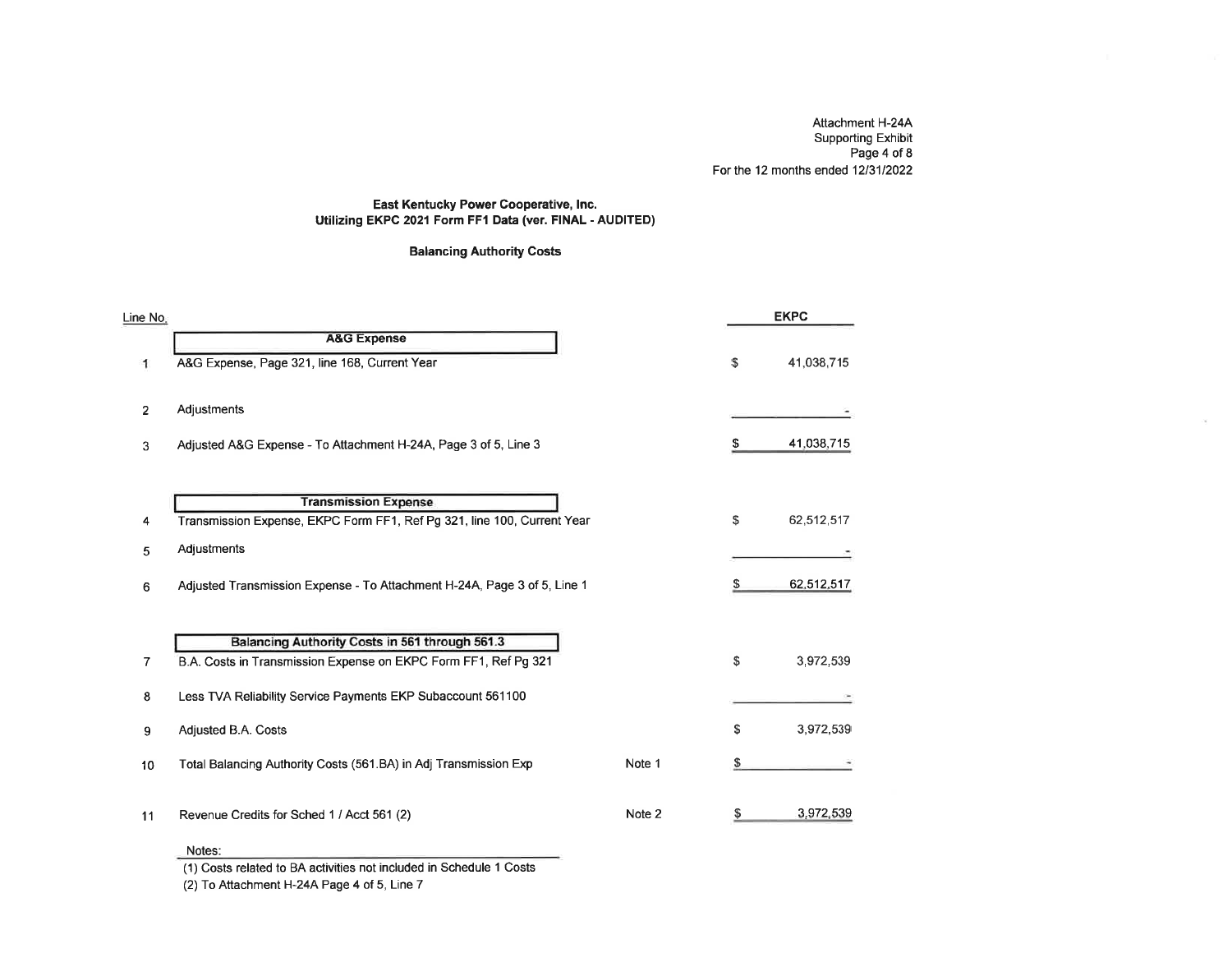Attachment H-244 Supporting Exhibit Page 5 of 8For the 12 months ended 1213112022

### East Kentucky Power Gooperative, Inc.Utilizing EKPC 2021 Form FF1 Data (ver. FINAL - AUDITED)

### Determination of Transmission Plant lncluded in OATT Ancillary Services

| Line No. |                                                            | <b>EKPC</b> |            |  |
|----------|------------------------------------------------------------|-------------|------------|--|
|          | Generation Step-up Transformers (1)                        |             | 27,605,473 |  |
| 2        | Sole use Property                                          |             |            |  |
|          | <b>Distribution Use</b>                                    |             |            |  |
| 4        | Transmission plant included in OATT Ancillary Services (2) |             | 27,605,473 |  |

Notes:

(1) GSU capital costs that are included in the Transmission capital Account 353; amounts sourced from EKPC's PeopleSoft Asset Management System.

(2) To Attachment H-24A, page 4 of 5, Line 3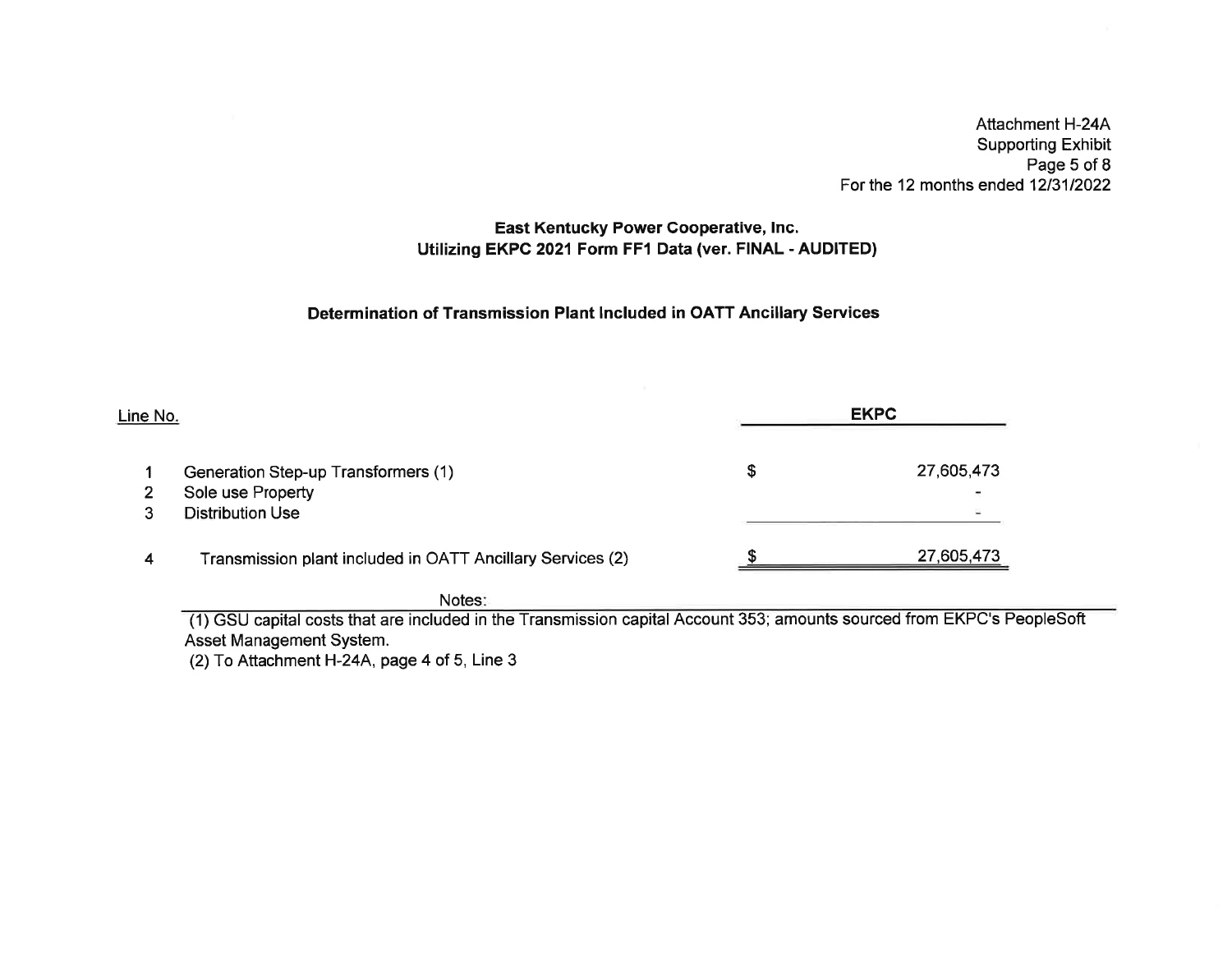### East Kentucky Power Cooperative, lnc. Utilizing EKPC 2021 Form FF1 Data (ver. FINAL - AUDITED)

### Revenue Credits, Accounts 454,456, 459 and GFA Revenues

|                |                                                                                                      |        |    | <b>Account 454</b>      |
|----------------|------------------------------------------------------------------------------------------------------|--------|----|-------------------------|
| Line No.       |                                                                                                      |        |    | <b>EKPC</b>             |
| 1              | Per Books Total, Page 300 (Total Accts 440-459)                                                      |        | S  | 952,047,212             |
| $\overline{2}$ | Tower Lease Revenues in per Books Total above                                                        |        |    |                         |
| 3              | Rent from Electric Property FF1 Pg 300, Account 454                                                  | Note 1 |    | 188,248                 |
| 4<br>5         | Portion Attributable to Transmission<br>Revenue Credit Applicable to Attachment H-24A                |        | S  | 100.0%<br>188,248       |
| 6              | <b>Total Account 454</b>                                                                             | Note 2 | \$ | 188,248                 |
|                |                                                                                                      |        |    | <b>Account 456, 459</b> |
|                |                                                                                                      |        |    | <b>EKPC</b>             |
| 7              | EKPC Form FF1, Page 300, Accounts 456 - 459<br>Remove Non-Transmission and Non-ISO Related Revenues: | Note 3 | \$ | 18,157,348              |
| 8<br>9         | Production (Accts 456010, 456042, 456043 and 459000)<br>Common Transmission                          |        |    | 14,365,926              |
| 10             | <b>Distribution</b>                                                                                  |        |    |                         |
| 11<br>12       | Customer Account (Accounts 456054 and 456057)<br>Administrative and General (Acct 456003)            |        |    | 98,233<br>600           |
| 13             | Acct 456 less non-transmission and non-ISO revenue                                                   |        | S  | 3,692,588               |
| 14             | <b>Total EKPC Account 456130 Transmission Service</b>                                                |        |    | 2,369,716               |
| 15             | Adjusted Total Accounts 456 - 459                                                                    |        | S  | 1,322,872               |
|                |                                                                                                      |        |    | <b>GFA Revenues</b>     |
| 16             | Less: AEP Revenue from retained legacy agreement                                                     | Note 4 | \$ | 131,876                 |
| 17             | <b>Total Other Transmission Revenue Credits</b>                                                      | Note 5 | \$ | 1,190,997               |

Notes:

(1) Rent from KU forjoint use of Rights of Way, Ref Pg 300, Page 1 of 2 (Acct 454)

(2) To Attachment H-24A, Page 4 of 5, line 34

(3) The amount shown in account 456 in FF1 includes revenues from sales of renewable energy credits included in account 459.

(4) Revenue from AEP GFA Account 456101- to Attachment H-24A, Page 1 of 5, Line 4.

 $(5)$  To Attachment H-24A, Page 4 of 5, Line 35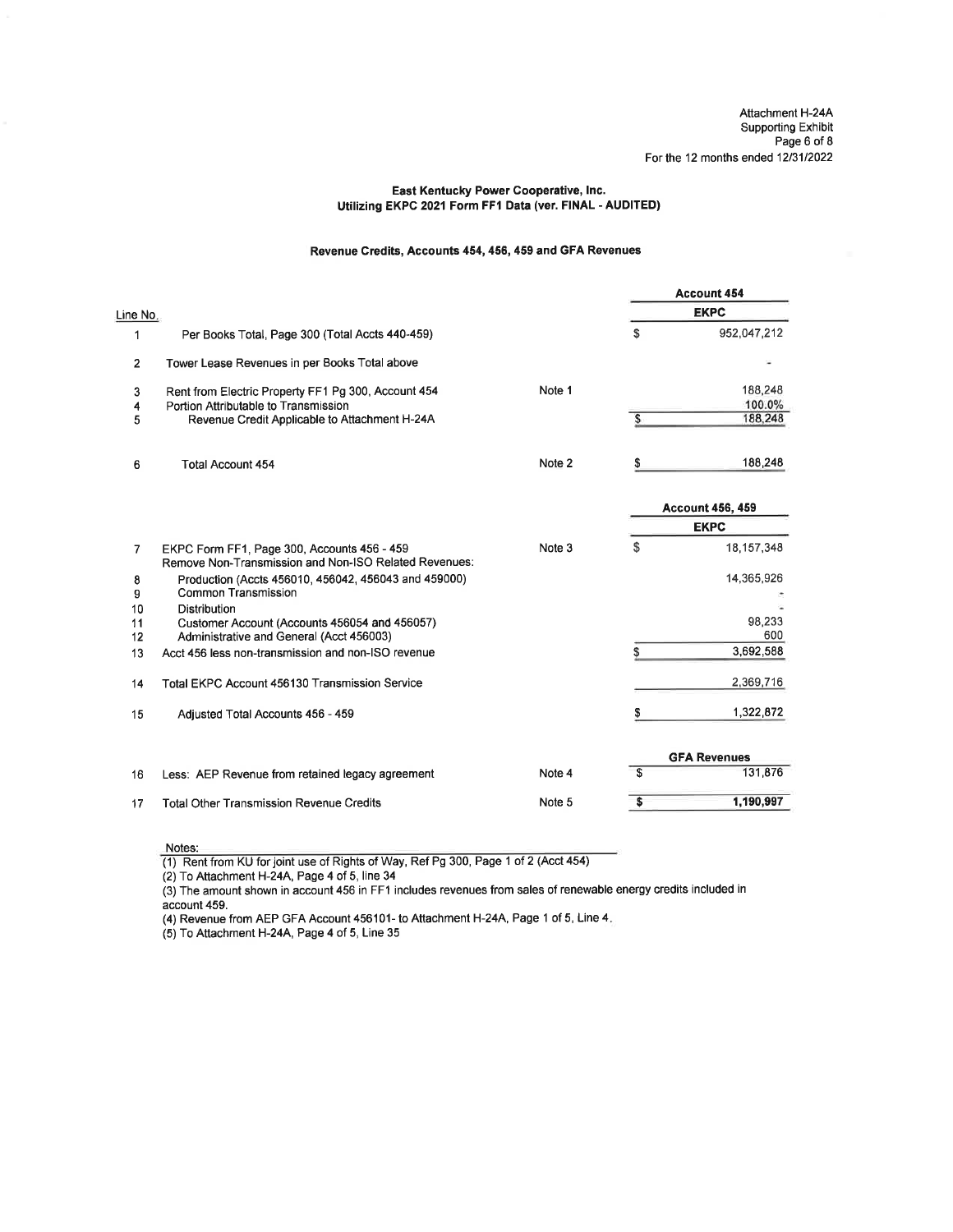Attachment H-244 Supporting ExhibitPage 7 of 8 For the 12 months ended 1213112022

### East Kentucky Power Cooperative, lnc.Utilizing EKPC 2021 Form FF1 Data (ver. FINAL - AUDITED

Capital StructureAs of December 31, 2022 (ln Dollars)

Line

No. Description

| Development of Cost of L.T. Interest        |  |               |  |  |  |
|---------------------------------------------|--|---------------|--|--|--|
| Long term Interest (Note 1)                 |  | 86,985,390    |  |  |  |
| Outstanding Long Term Debt (Note 2)         |  | 2,537,313,018 |  |  |  |
| <b>Average Cost of Debt (Line 1/Line 2)</b> |  | 3.428%        |  |  |  |

| <b>Development of Required Return</b> |  |
|---------------------------------------|--|
|---------------------------------------|--|

|                |                                | Value         | <b>Percent</b> | Cost (Note 4) | <b>Weighted Cost</b> |
|----------------|--------------------------------|---------------|----------------|---------------|----------------------|
| $\overline{4}$ | Long Term Debt                 | 2,537,313,018 | 76.78%         | 3.428%        | 2.632%               |
| 5.             | Proprietary Capital (Note 3)   | 767,457,691   | 23.22%         | 10.809%       | 2.510%               |
| 6              | Total (Line 4 plus Line 5)     | 3,304,770,709 |                |               | 5.142%               |
|                | <b>Effective TIER (Note 4)</b> |               |                | $TIER =$      | 1.50                 |

Notes:

EKPC Form FF1 for 2022 Ref Pg 112, Row 23 Bal at End of Year 2

EKPC Form FF1 for 2022 Ref Pg 112, Row 15 Bal at End of Year 3

1.50.4

<sup>1.</sup> EKPC Form FF1 Ref Pg 117 Row 58, Column b, Current Year